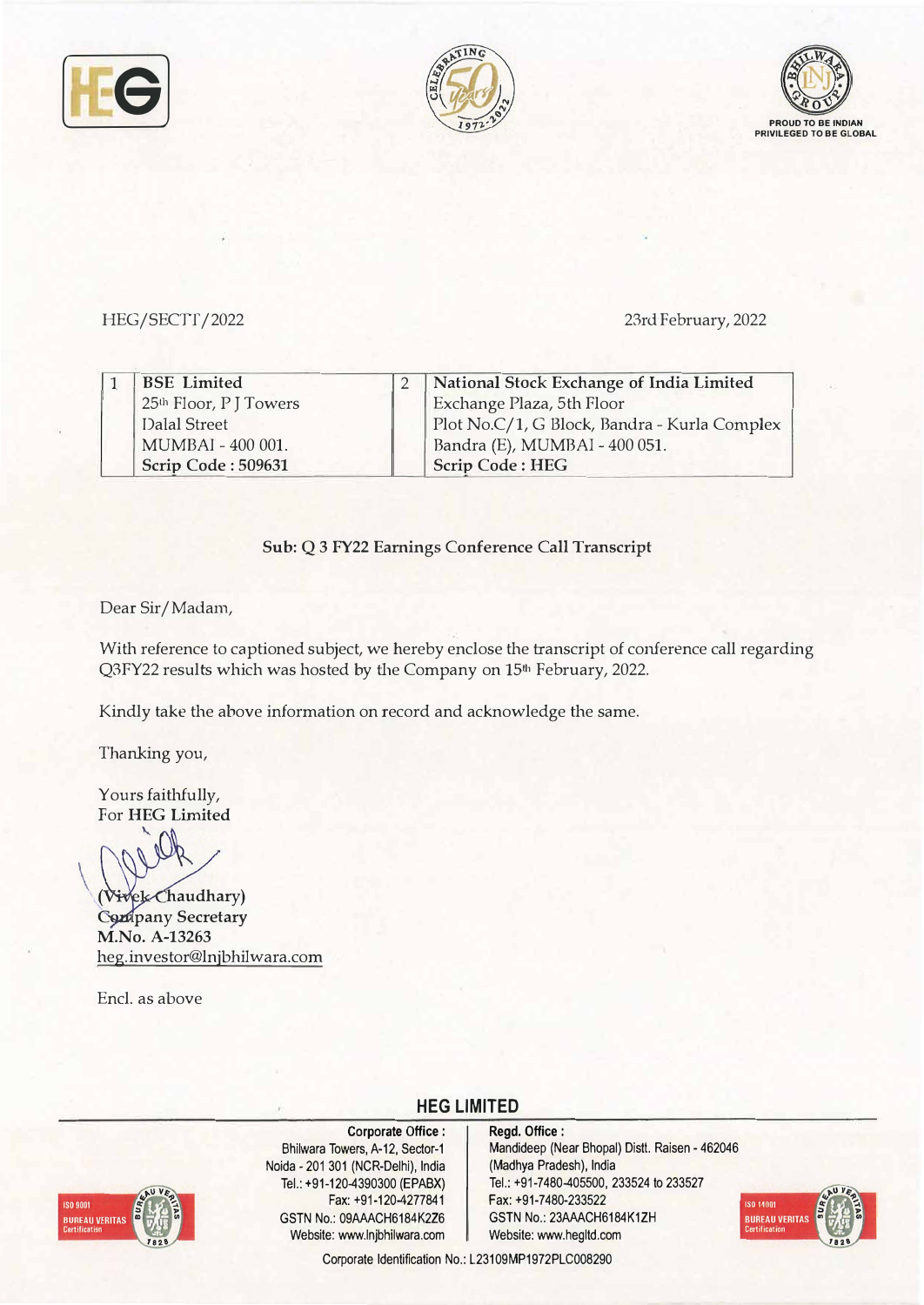

# "HEG Limited Q3 FY22 Results Conference Call"

February 15, 2022



| <b>ANALYST:</b> | <b>MR. NAVIN AGARWAL - SKP SECURITIES LIMITED</b>     |
|-----------------|-------------------------------------------------------|
|                 | MANAGEMENT: MR. RAVI JHUNJHUNWALA, CHAIRMAN, MANAGING |
|                 | <b>DIRECTOR AND CEO - HEG LIMITED</b>                 |
|                 | MR. MANISH GULATI, EXECUTIVE DIRECTOR - HEG           |
|                 | <b>LIMITED</b>                                        |
|                 | MR. OM PRAKASH AJMERA, GROUP CFO - HEG LIMITED        |
|                 | MR. GULSHAN KUMAR SAKHUJA, CFO - HEG LIMITED          |
|                 |                                                       |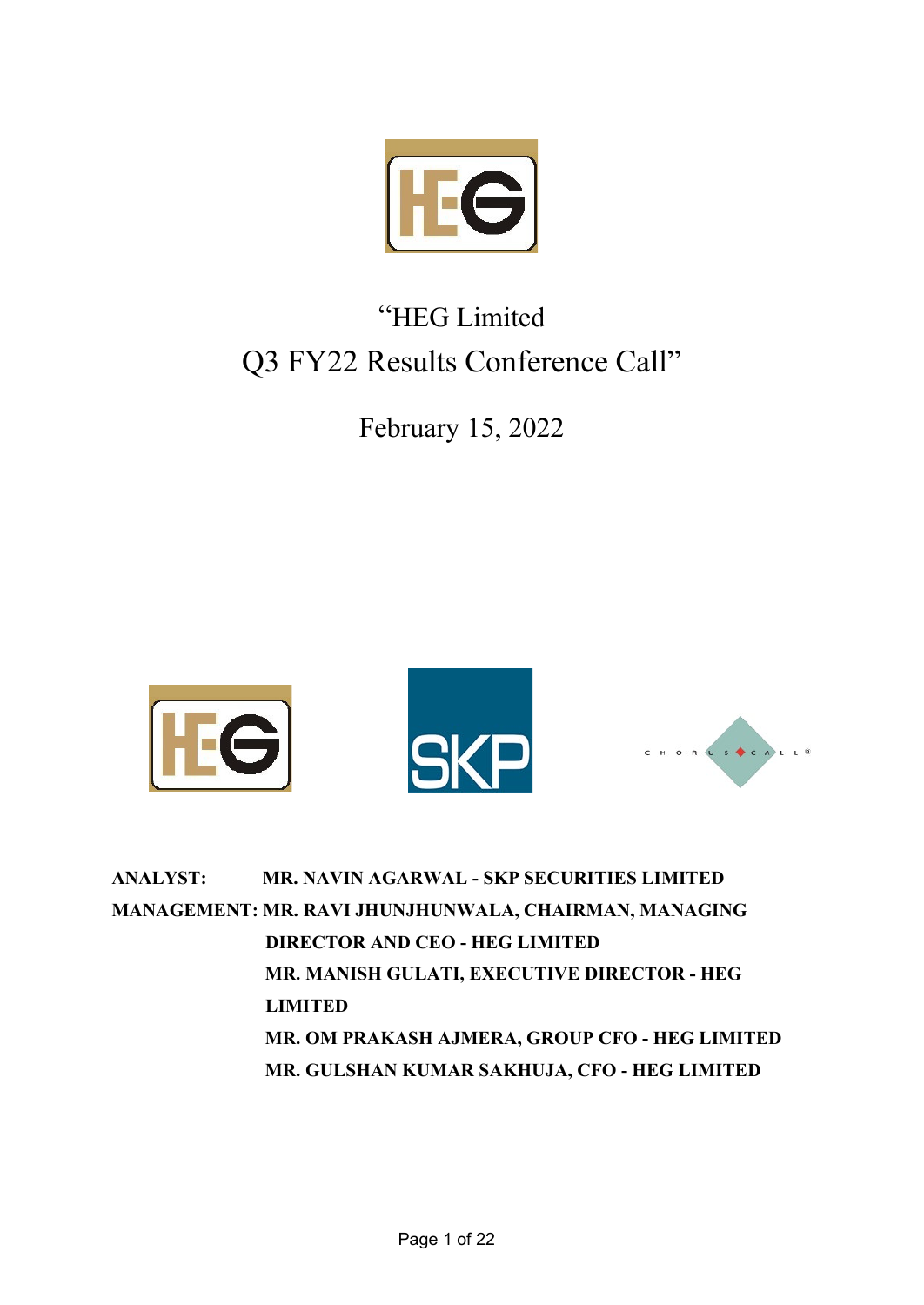

| <b>Moderator:</b>      | Ladies and gentlemen, good day, and welcome to HEG Limited Q3<br>FY '22 Earnings Conference Call. As a reminder, all participant<br>lines will be in the listen-only mode and there will be an opportunity<br>for you to ask questions after the presentation concludes. Should you<br>need assistance during the conference call, please signal an operator<br>by pressing "*" and "0"on your touchtone phone. Please note that<br>this conference is being recorded.                                                                                                                                                                                                                                                                                                                                                                                                                                                                   |
|------------------------|------------------------------------------------------------------------------------------------------------------------------------------------------------------------------------------------------------------------------------------------------------------------------------------------------------------------------------------------------------------------------------------------------------------------------------------------------------------------------------------------------------------------------------------------------------------------------------------------------------------------------------------------------------------------------------------------------------------------------------------------------------------------------------------------------------------------------------------------------------------------------------------------------------------------------------------|
|                        | I now hand the conference over to Mr. Navin Agarwal, Head<br>Institutional Equities at SKP Securities Limited. Thank you, and<br>over to you, Mr. Agarwal.                                                                                                                                                                                                                                                                                                                                                                                                                                                                                                                                                                                                                                                                                                                                                                               |
| <b>Naveen Agarwal:</b> | Good afternoon, ladies and gentlemen. It is my pleasure to welcome<br>you on behalf of HEG Limited and SKP Securities to this financial<br>results conference call with the leadership team at HEG Limited. We<br>have with us Mr. Ravi Jhunjhunwala, Chairman, Managing Director<br>and CEO, along with his colleagues, Mr. Manish Gulati, Executive<br>Director; Mr. Om Prakash Ajmera, Group CFO; and Mr. Gulshan<br>Kumar Sakhuja, CFO.                                                                                                                                                                                                                                                                                                                                                                                                                                                                                              |
|                        | We will have the opening remarks from Mr. Jhunjhunwala followed<br>by a Q&A session. Over to you Mr. Jhunjhunwala.                                                                                                                                                                                                                                                                                                                                                                                                                                                                                                                                                                                                                                                                                                                                                                                                                       |
| Ravi Jhunjhunwala:     | Good afternoon friends, and welcome to our $Q3$ , '21- '22 con call.<br>In line with the first two quarters, our third quarter performance<br>continued to be strong, supported by improving worldwide steel<br>market conditions, consequently resulting into strong electro<br>demand. According to the WSA the world steel association data,<br>global crude steel production for the calendar year showed a 3.7%<br>increase over 2020. But what is more important and positive for us<br>is that the steel production excluding China increased by a whopping<br>13.1%, while China reduced by 3%. This gives us a double impetus<br>to the graphite electrode industry. While the world outside of China<br>produces about 47% of its steel through electric arc furnaces,<br>resulting into higher electrode demand and a reduced growth of steel<br>in China obviously reduces steel exports from there to rest of the<br>world. |
|                        | Friends, as steel decarbonisation gathers speed all around the world.<br>Many projects were converting existing blast furnaces into electric<br>arc furnaces. Along with some new Green Field capacities have<br>been announced in very recent past across the world, mainly in<br>countries like the U.S., Canada and Europe. American steel<br>companies alone have announced a new capacity of electric arc<br>furnaces, to the tune of 20 million tonnes, all of these are likely to<br>be in production between 2023 and 2025.                                                                                                                                                                                                                                                                                                                                                                                                      |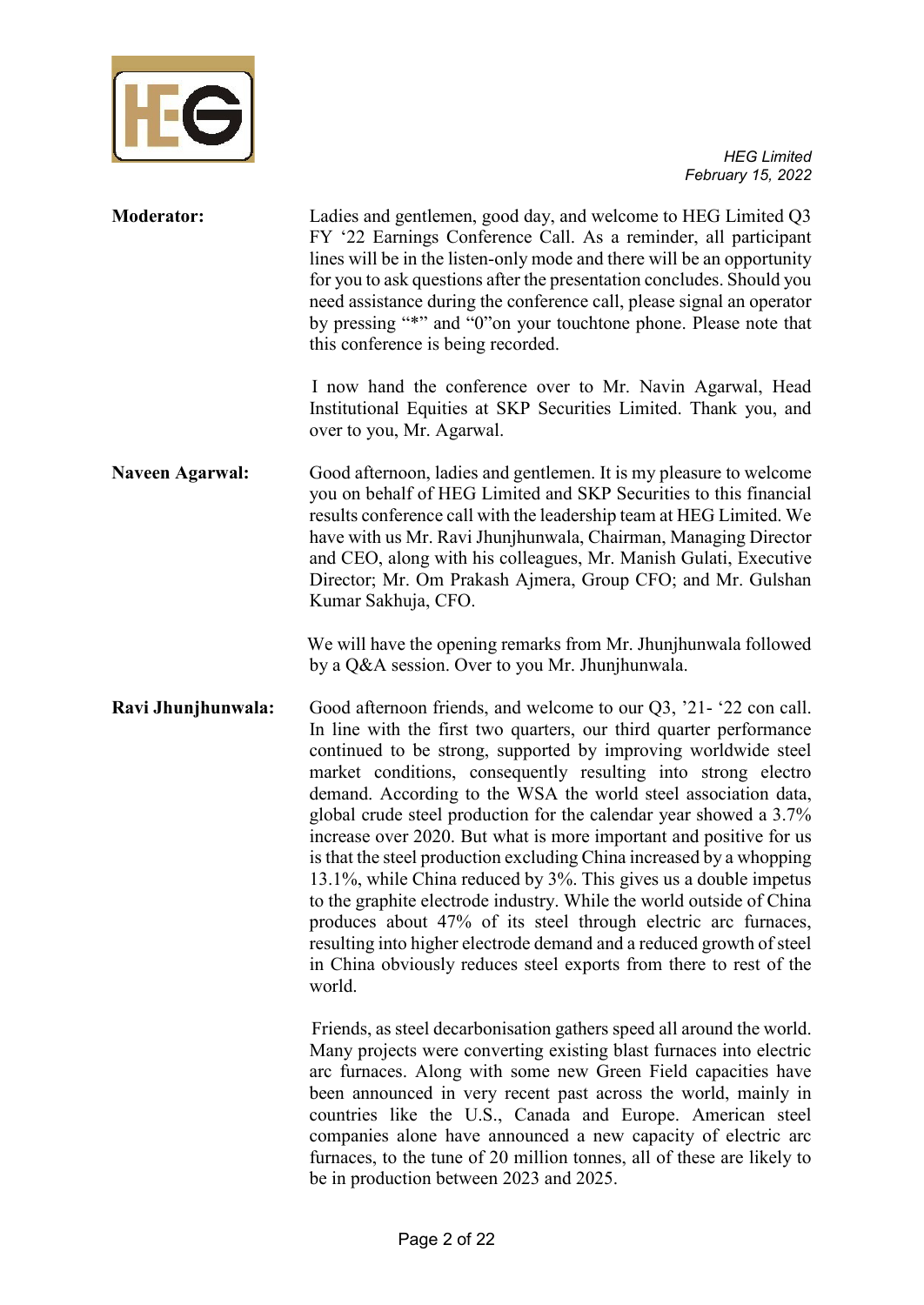

 Similarly, European steel industry has also announced replacing their existing blast furnaces to electric arc furnaces, to the tune of 16 million tonnes, of which about 12 million tonnes is from ArcelorMittal alone. They should also start going into operation from 2025 onwards. This kind of a 36 million tonnes of additional EAF capacity, which is now going to go into operation straight away in the next couple of years ending in 2027 - '28. We haven't seen this kind of new capacities of electric arc furnaces being created anytime in the past. This will have a significant impact on demand of electrodes of about 50,000 tonnes per annum. Most of these would be large electric arc furnaces, using ultra high power electrodes for which we are fully equipped.

 In China, the government's efforts to replace polluting steel capacities continue and they are on track to reach 20% production of steel through EAF in the next three to four years. They've already doubled the share of electric arc furnace from about 6% in 2016, to 12% in 2020. And they keep building new electric arc furnaces to reach their capacity of 2,000 – of about 20%. Indian crude steel production increased last year by a significant 17.8%, highest growth anywhere in the world. The Indian steel industry is in good shape, supported by strong demand from domestic as well as export consumption. Following us, United States, the world's top user of graphite electrodes also saw a significant increase of more or less the same size as of India around 17% to 18%. And after India, U.S. happens to be our second largest market for electrodes. The electrode prices for both UHP and non-UHP grade improved in Q3 versus Q2. And we'll see this trend continuing in the next quarter - in the current quarter, as well as the renaming remaining two three quarters of current for calendar year. And we expect the prices to remain fairly strong during the entire 2022. We continue to work at 90% capacity utilization since past three quarters.

 Needle coke are also rising in line with electrode prices, were still contracting for orders quarter-on-quarter, as needle coke prices are also being negotiated quarter-on-quarter. We are bolstered by the new EAF capacities announced EAF long-term growth. So our announced expansion of capacity from 80,000 tonnes to 100,000 tonnes seems very timely. As I said, with around 30 million to 40 million tons of new electric arc furnaces on the annual in the next few years, and with no new capacity of electrode announced by any other company then then us, we don't foresee any problem in finding market for the additional 20,000 tonnes from next calendar year.

 Again friends at the cost of repeating, carbon emission through every ton of steel to the produce through electric arc furnace is 1/4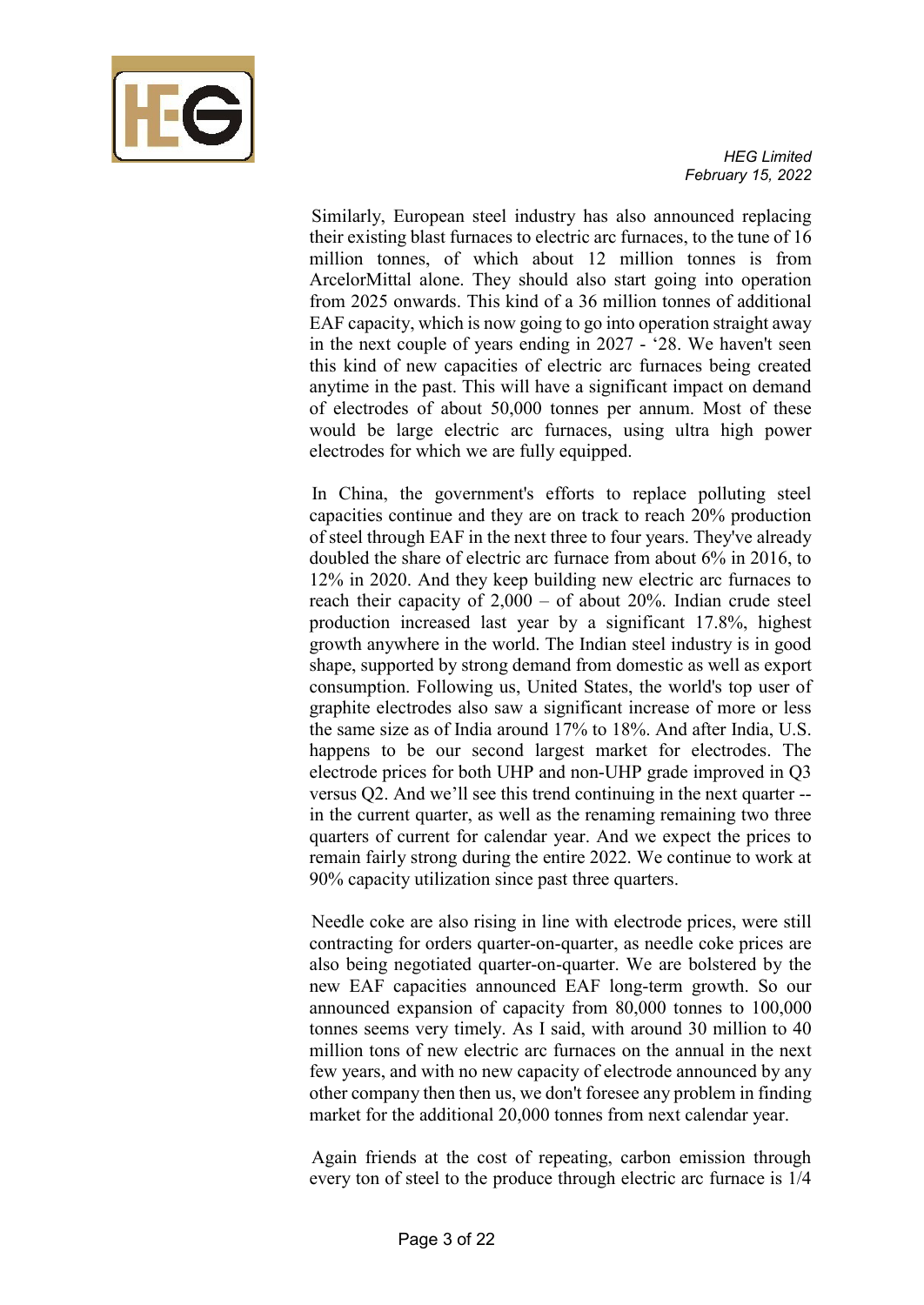

of the same steel produced to blast furnace. So as the carbon emission and the carbon credit gathers steam, it augurs well, as far as the graphite industry is concerned. Our expansion continues at full swing, and we expect to complete it by the end of 2022. And be ready for commercial production in early 2023. This will increase our capacity under one roof to 100,000 tonnes, which is about 30% to 35% larger than the second next largest plant in the Western world.

 In '22 to '23, we expect our sales to be higher by about 5,000 to 6,000 tonnes versus current year. Part of which would be some technology innovations achieved by our technical team from the existing facilities. And part of that -- and part of that will also be from the new expanded facility, which would start production from early 2023. So overall speaking, we hold a fairly positive workload for our industry as a whole and even more for HEG with our timely expansion.

 On this note, I'd like to pass on the floor to our CFO Gulshan, who will walk us through the financial numbers, and then between me, our Executive Director Manish, and our CFO Gulshan we will be very happy to answer all your questions. Over to Gulshan.

**Gulshan Kumar Sakhuja:** Thank you, sir. Good afternoon friends. I will now briefly take you through the company's operating and financial performance for the quarter ended 31st December 2021. For the quarter ended December 2021, HEG recorded revenue from operations of INR 598 crore as against INR 518 crore in the previous quarter and INR 320 crores in the corresponding quarter of the last financial year. Revenue for the quarter saw an increase of 15% on Q-on-Q basis, while it witnessed an increase of 87% compared to the corresponding quarter of the last financial year. The multidimensional growth in volume and price have led to the growth in revenue from operations. During the quarter ended 31st December 2021, the company has delivered EBITDA including other income of INR 171 crore in the quarter as against INR 167 crore in the previous quarter and INR 24 crore in the corresponding quarter of the previous financial year.

> The EBITDA in the quarter ended 31st December 2021 was slightly pulled down due to the higher expenses pertaining to power and fuel on account of increasing LNG prices and settlement of one old power case, increase in consumption of stores & spares and higher logistic cost which has been included under the head - other expenses. Further, in accordance with the provisions laid down under Section 135, during the quarter ended 31st December 2021,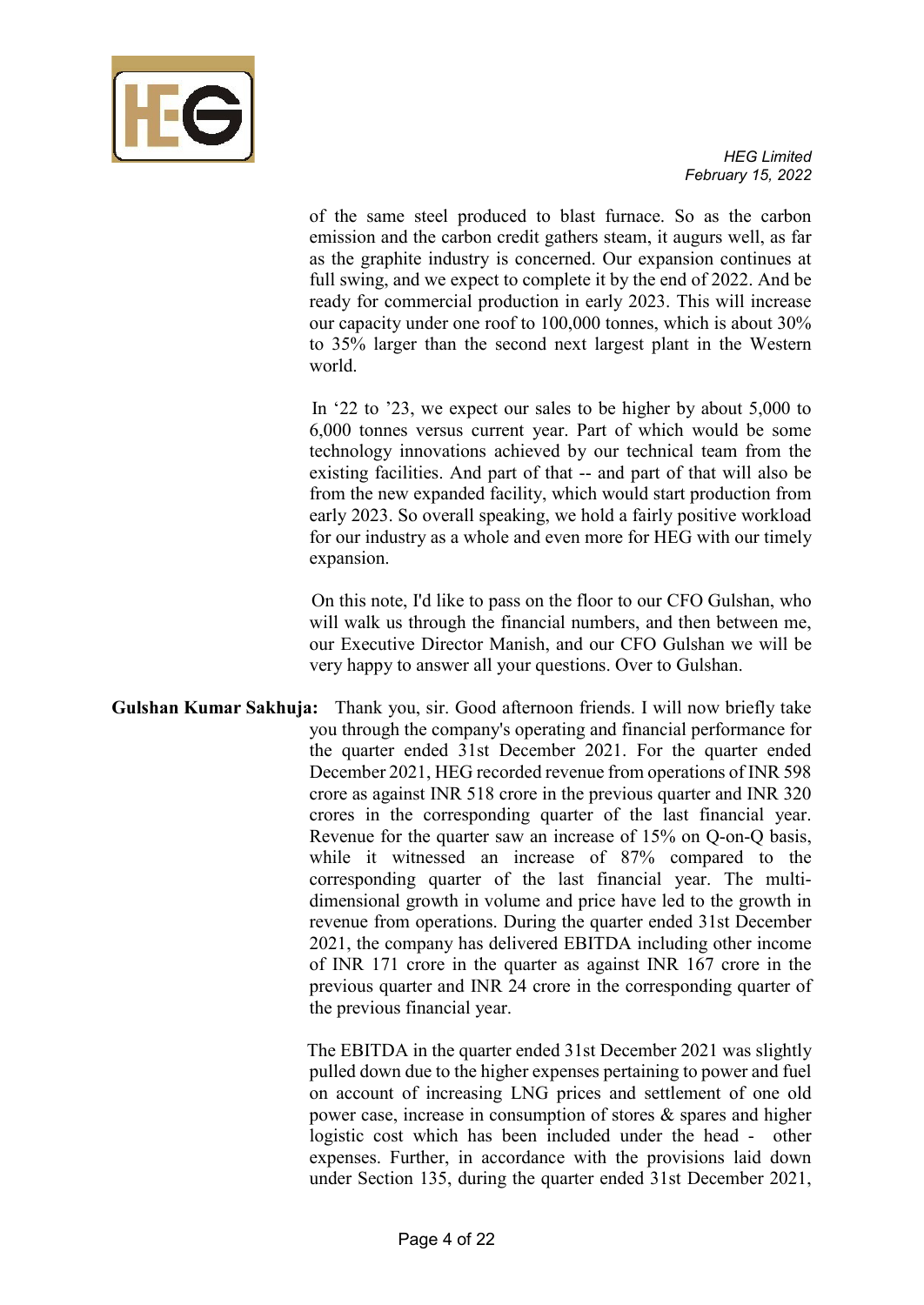

the company has incurred expenditure on account of CSR amounting to INR 5.4 crore during the quarter in comparison to INR 0.08 Crore during the quarter ended 30th September 2021, which has been included under the other expenses.

 Further during the quarter ended 30th September 2021. The rates and other guidelines have been notified under the remission and duties and taxes on exported products that is called RoDTEP scheme, by notification dated 17th of August 2021. Accordingly, the company has accrued the benefits amounting to INR 4.85 crores during the quarter ended 30th September 2021, under the aforesaid scheme on the eligible export sales for the period from Jan  $1<sup>st</sup> 2021$ to September  $30<sup>th</sup> 2021$ , out of which INR3.24 crore pertains to the eligible export sales for the period from Jan 1, 2021 to June 30, 2021.

 The company recorded a net profit after tax of INR 108 crore in the quarter as against INR 113 crore in the previous quarter and INR 5 crore in the corresponding quarter of the previous financial year. The company is a long-term debt free and has a treasury size of nearly about INR 1,470 crore as on 31st December 2021, yielding an average return of approximately 5%.

We would now like to address any questions or queries you have in your mind. Thank you. Now, over to Naveen. Hello?

**Moderator:** Thank you very much. We'll begin the question and answer session. Anyone who wishes to ask a question may press "\*" and "1" on their touchtone telephone. If you wish to remove yourself from the question queue, you may press "\*" and "2". Participants are requested to use handsets while asking a question. I request to all the participants please restrict to two questions per participants. If time permits, please come back in the question queue for a follow up question.

> Ladies and gentlemen, we will wait for a moment while the question queue assembles. Participants you may press "\*" and "1" to ask the question. Anyone who wishes to ask a question may press "\*" and "1". Ladies and gentlemen, you may press "\*" and "1" to ask the question.

> The first question is from the line of Anand Padmanabhan from PGIM India Mutual Fund. Please go ahead.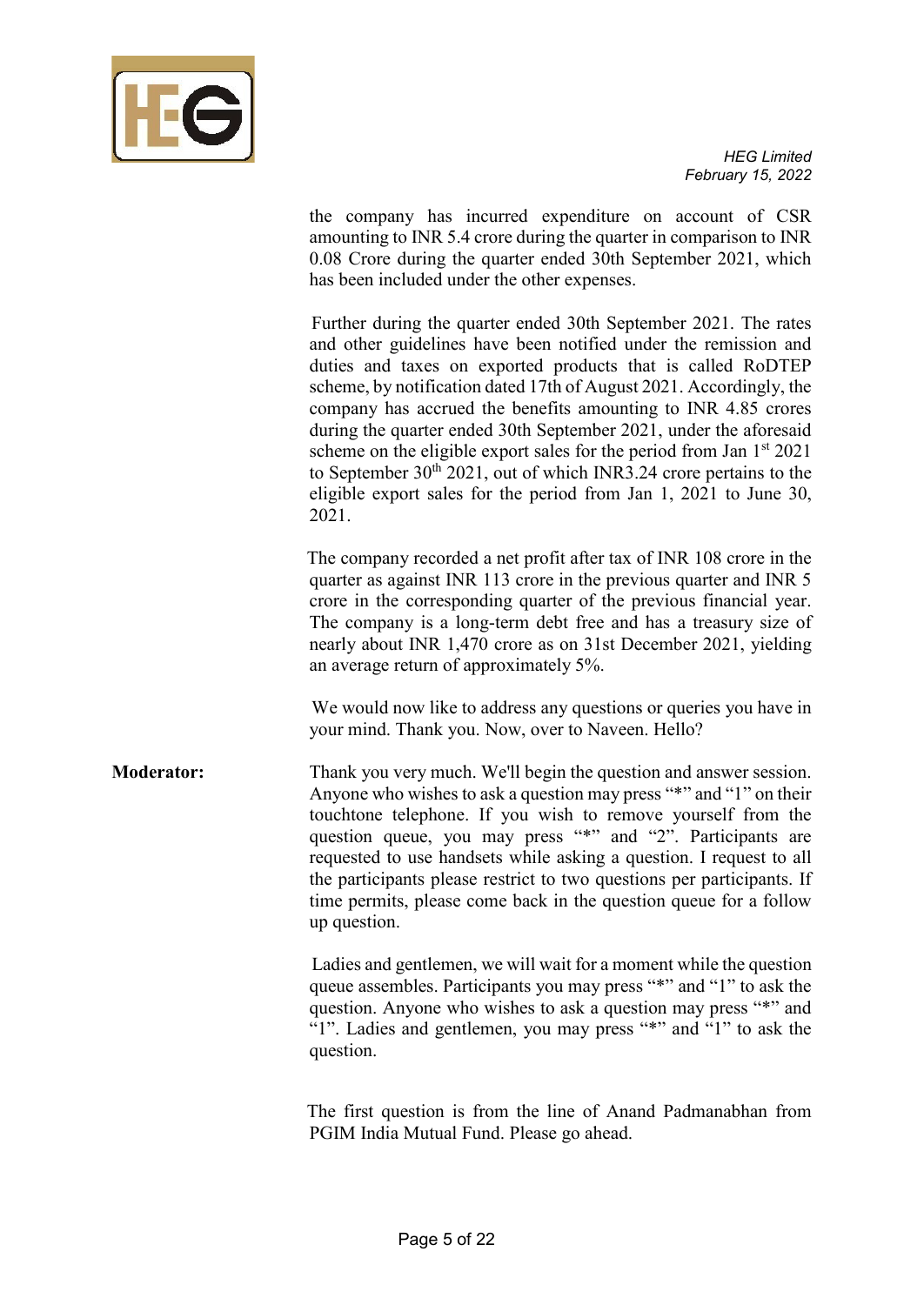

| <b>Anand Padmanabhan:</b> | So recently there was some news about the Chinese Government<br>postponing the carbon emission norms for Chinese steel industries<br>from 2025 to 2030. As a result of this transaction, -- how do you see<br>the impact of the same?                                                                                                                                                                                                                                                                                                                                                                                                                                                                            |
|---------------------------|------------------------------------------------------------------------------------------------------------------------------------------------------------------------------------------------------------------------------------------------------------------------------------------------------------------------------------------------------------------------------------------------------------------------------------------------------------------------------------------------------------------------------------------------------------------------------------------------------------------------------------------------------------------------------------------------------------------|
| Ravi Jhunjhunwala:        | Manish would you like to answer that?                                                                                                                                                                                                                                                                                                                                                                                                                                                                                                                                                                                                                                                                            |
| <b>Manish Gulati:</b>     | Yeah, there's some rumors and this talk about China postponing that.<br>But as late as yesterday, I have read the news, which is coming out<br>of China, they're very much on this part of converting their BoF to<br>EFs. So I really don't think there is a change in stance -- in China's<br>stance, they might slow down the speed of gear upon speed, but you<br>have seen them coming from 6% to 12%, and what they're saying<br>20% another 3-4 years, maybe it gets extended by a year, but there<br>is no reversal as such, not that anything we have heard of.                                                                                                                                         |
| <b>Anand Padmanabhan:</b> | And how are you secretly pricing the -- of this price for outright<br>ports.                                                                                                                                                                                                                                                                                                                                                                                                                                                                                                                                                                                                                                     |
| Ravi Jhunjhunwala:        | See as an industry we are working and not only us. If you look at<br>our peer group, which comprises the world majors of the western<br>producers, all of us are working today at the rate of 90%. And we<br>are able to see growth in demand. So pricing continues to be strong,<br>like between $Q3$ to $Q2$ , there was possibly -- there was increase of<br>8% or 10%. And again, that 8% or 10% is again there between Q4<br>and Q3. That's another point that needle coke also continues to rise,<br>but otherwise, the pricing continues to be strong. You must have<br>seen the results presented by our peers, and during the course of<br>2022, they're likely to remain strong. That's what we think. |
| <b>Anand Padmanabhan:</b> | And how should we look at the overall margins per se, because in<br>one of your event you have commented that the margins will remain<br>in the current range. So                                                                                                                                                                                                                                                                                                                                                                                                                                                                                                                                                |
| Ravi Jhunjhunwala:        | The closest word which can describe this is similar. Similar margins<br>because needle coke is also rising quarter-by-quarter, if electrode<br>prices are rising quarter by quarter then needle coke rising and some<br>other inputs are also rising.                                                                                                                                                                                                                                                                                                                                                                                                                                                            |
| <b>Anand Padmanabhan:</b> | Is there any issues with availability of inputs per se.                                                                                                                                                                                                                                                                                                                                                                                                                                                                                                                                                                                                                                                          |
| Ravi Jhunjhunwala:        | Sorry?                                                                                                                                                                                                                                                                                                                                                                                                                                                                                                                                                                                                                                                                                                           |
| <b>Anand Padmanabhan:</b> | Is there any issues or in the availability of inputs or it satisfies are<br>able to get going, is there issue only with the pricing of the needle<br>coke or even availability?                                                                                                                                                                                                                                                                                                                                                                                                                                                                                                                                  |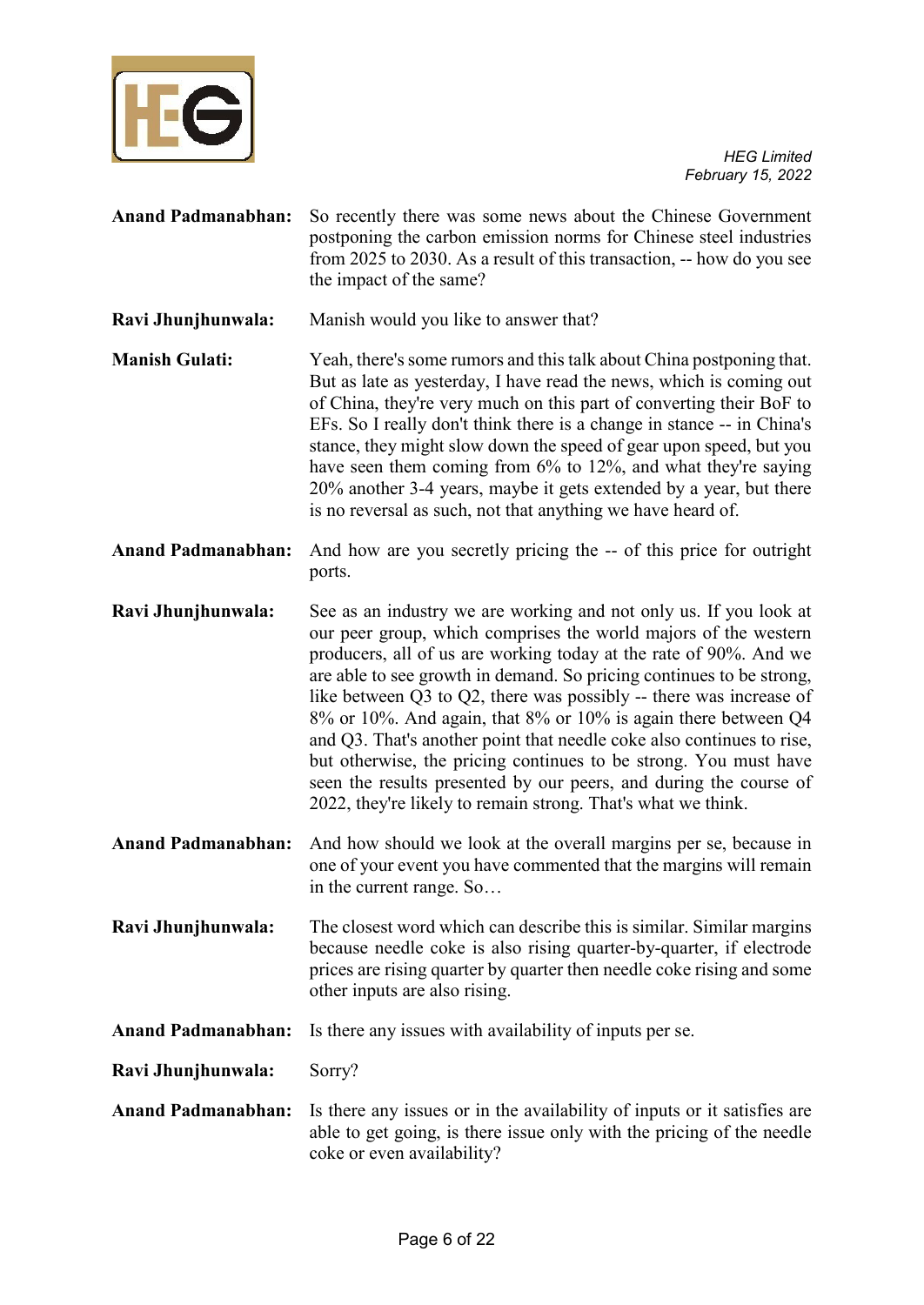

| Ravi Jhunjhunwala: | Yeah, yeah. It's only question of the pricing. There is no problem of |
|--------------------|-----------------------------------------------------------------------|
|                    | availability as such. We have enough, if not more than enough, we     |
|                    | have enough.                                                          |

**Anand Padmanabhan:** Okay, I will get back into the queue.

**Moderator:** Thank you. The next question is from the line of Dhaval Doshi from Pinpoint Asset Management. Please go ahead.

- **Dhaval Doshi:** Hello sir, I would just want to understand the overall supply situation in the developed markets especially in the Europe and the U.S. given the rising cost of electricity out over there, are we seeing any supply closures happening in the electrodes segment and that could in effect have a positive impact on the graphite electrode pricing. Or secondly, if the closures are not happening, but there will be significant cost pressures on account of electricity. So, that should further inch up the electrode prices is the understanding correct?
- **Ravi Jhunjhunwala:** Partly yes, but see as far as our consumption consumer sector is concerned for them pricing of electricity as important as it is for graphite. So, it both of them go hand in hand. But more important is that, as we just said in US out of the 20 million tonnes new Greenfield capacities which are coming in the next two to three years, the very first capacity is going to be available, as early as next year -- early next year. So, you can imagine a 20 million tons increase and all into electric arc furnace, only in the next two- three years that itself adds at least 30,000 - 35,000 tons of demand for our products.
- **Dhaval Doshi:** I'm not denying this point, Sir. I very well taken your long term demand argument what I was just trying to understand is in the short to medium term, as in while the overall electricity price scenario in Europe is going from bad to worse, are we seeing any supply squeeze happening in the graphite electrode market or we are not yet seen that thing?
- **Ravi Jhunjhunwala:** No, we haven't seen that and as I said cost of power for our graphite industry and for steel industry, power remains one of the large cost elements. So, if something happens to -- if there's a reduction in the electrode production due to cost pressures because of power, it will be more or less offset by some little less production of steel. So, they are both complementary to each other and at the end of the day, power is still not as significant a cost for electrical arc producer, as the scrap prices are.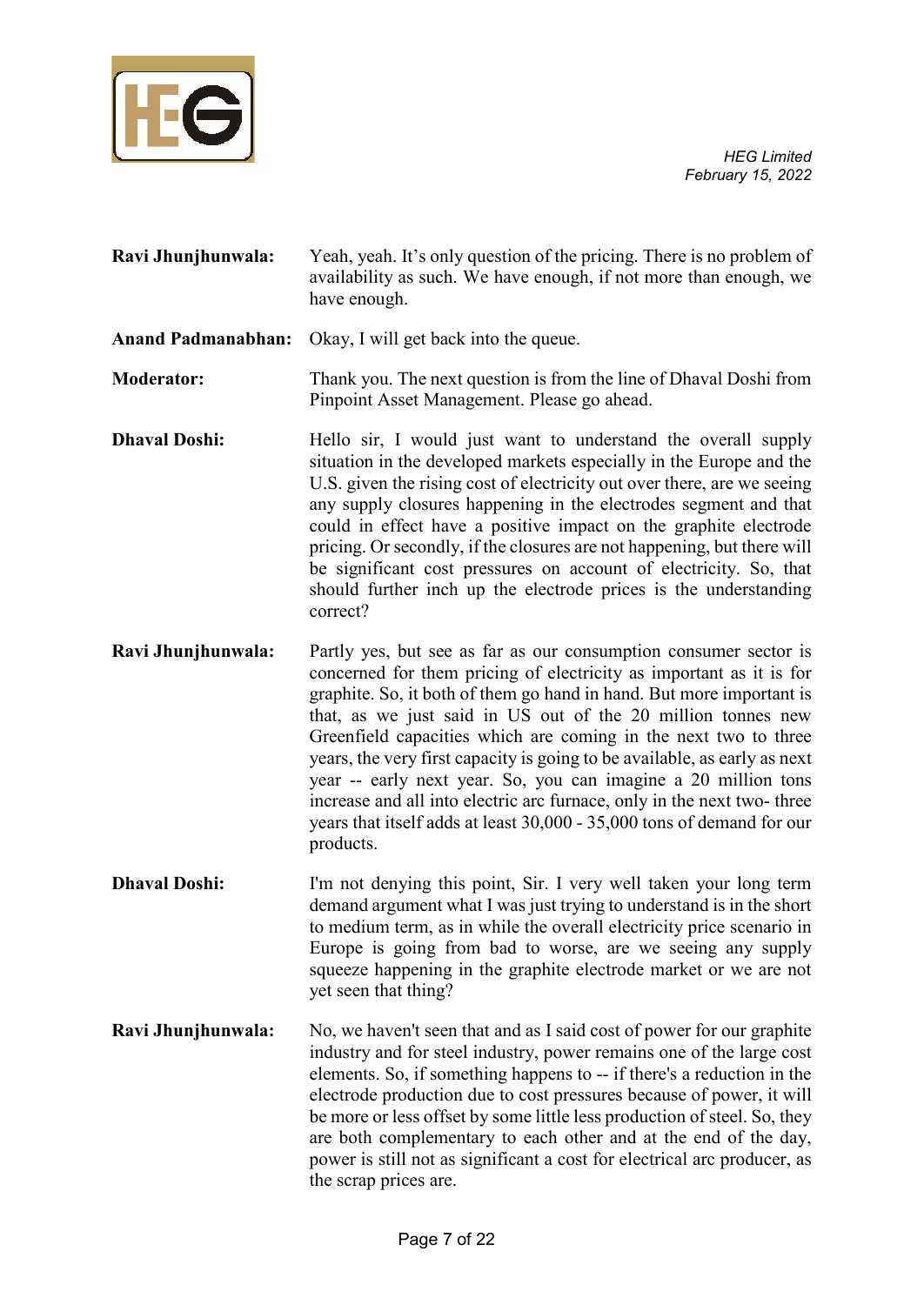

| <b>Dhaval Doshi:</b>  | No that I understand but power is still definitely decent cost<br>contributed for electrode manufacturer.                                                                                                                                                                                                                                                                                                                                                                                                                                                                                                                                                                |
|-----------------------|--------------------------------------------------------------------------------------------------------------------------------------------------------------------------------------------------------------------------------------------------------------------------------------------------------------------------------------------------------------------------------------------------------------------------------------------------------------------------------------------------------------------------------------------------------------------------------------------------------------------------------------------------------------------------|
| Ravi Jhunjhunwala:    | Yeah that you're right of course. But then as I said, it goes hand in<br>hand if it becomes unviable for the steel company. It becomes<br>unviable graphite industry. Both will go up or go down at the same<br>time.                                                                                                                                                                                                                                                                                                                                                                                                                                                    |
| <b>Dhaval Doshi:</b>  | Sir but is it fair to assume that the players operating in Europe and<br>US are seeing a significant squeeze on margins, which probably can<br>come to some benefit as far as we are concerned?                                                                                                                                                                                                                                                                                                                                                                                                                                                                          |
| Ravi Jhunjhunwala:    | Manish I mean, would you like to answer that?                                                                                                                                                                                                                                                                                                                                                                                                                                                                                                                                                                                                                            |
| <b>Manish Gulati:</b> | Yeah.                                                                                                                                                                                                                                                                                                                                                                                                                                                                                                                                                                                                                                                                    |
| Ravi Jhunjhunwala:    | How do we compare in our margins compared to American and<br>Japanese producers?                                                                                                                                                                                                                                                                                                                                                                                                                                                                                                                                                                                         |
| <b>Manish Gulati:</b> | In Europe, certainly they have pressure on this price of electricity.<br>In U.S it is not. So Europe, I'm sure our peer group there is facing<br>more cost pressures, which they have to, I mean they have to try and<br>pass it on to the customer by way of increasing prices. But the one<br>point which you have asked that is there any supply closure or<br>something? No. It is not to that level, as long as the cost can be<br>passed on but certainly they -- they must be facing cost pressures on<br>account of the surge in electricity prices in Europe. But it has not<br>translated to reduction of production of our peers, who are operating<br>there. |
| <b>Dhaval Doshi:</b>  | But what kind of upside pressure can it create on the electrode<br>prices? And what I'm more interested is, let's say if I were to look at<br>the margins for the graphite players in Europe, electrode prices<br>minus the needle coke prices, are they trying to maintain those<br>margins by further reducing the electrode prices, because of the<br>power cost?                                                                                                                                                                                                                                                                                                     |
| <b>Manish Gulati:</b> | See quarter on quarter the electrode prices are increasing. And of<br>course, they will try their best to pass on these cost to the electrode<br>price and then to the steel industry. So far that is going on, I mean,<br>it's not that they are they have to absorb all the additional electricity<br>costs all to themselves and we have not seen margin reduction to<br>that effects from European plants. The issue is when these results<br>we cannot -- this electricity problem is happening only in Europe.<br>So, when we see the results, we see them in total all their plans<br>combined worldwide. But sooner or later, the European results               |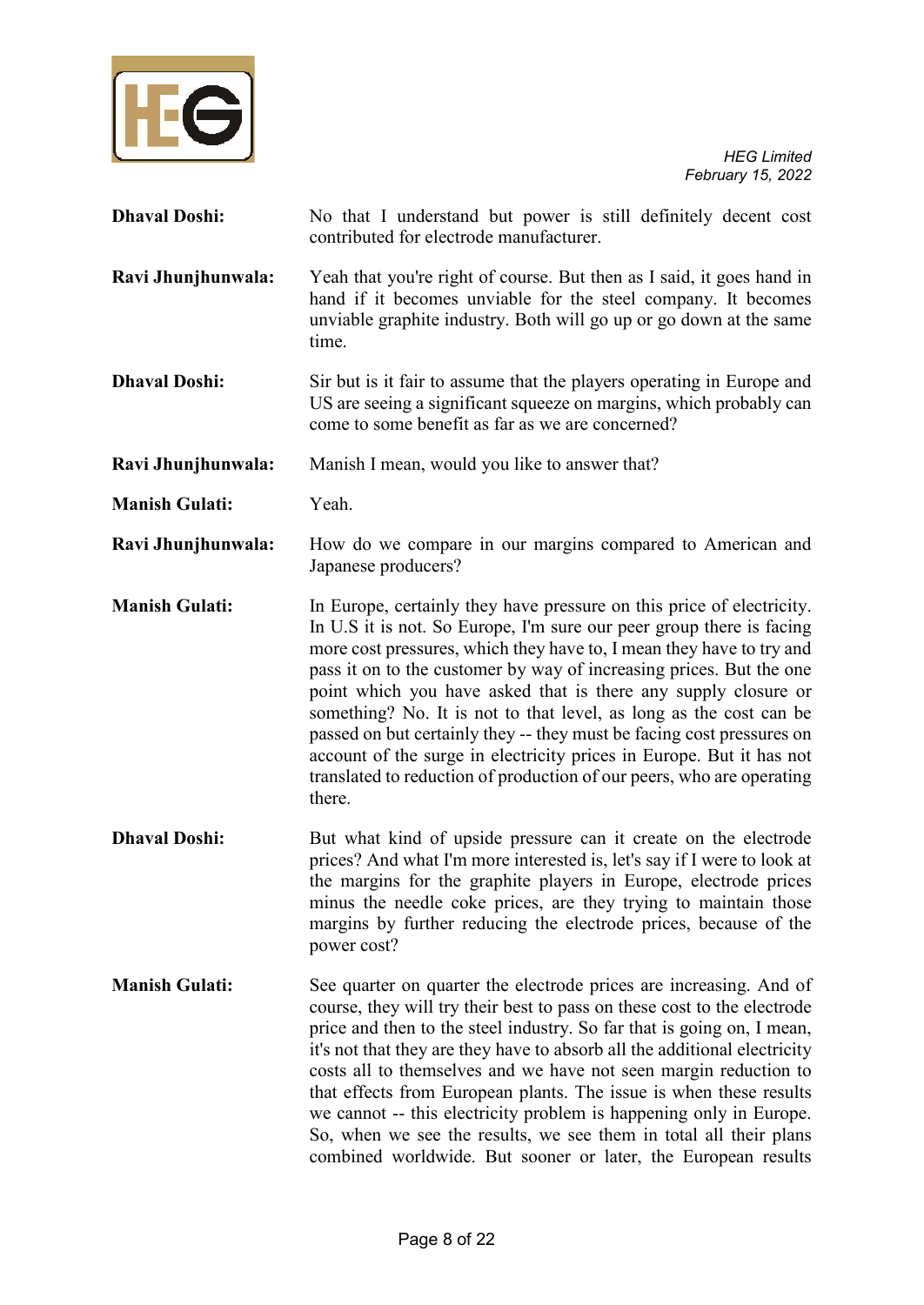

should also be available. So we have too -- we can only come after we have a look at that was there in public.

- **Dhaval Doshi:** Okay, but as of now you are saying that has not really had any major impact as far as the availability as well as the pricing is concerned.
- **Ravi Jhunjhunwala:** Yeah.

**Dhaval Doshi:** Okay, thanks. Thanks a lot.

- **Moderator:** Thank you, participants, you may press "\*" and "1" to ask the question. And I request to all the participants, please restrict to two questions per participant. The next question is from line of Sonali from Jeffries India. Please go ahead.
- **Sonali Salgaonkar:** Sir, Thank you for the opportunity. So my first question is, if you could help us understand just the quantum of price hikes that we took in Q3, if not actually just the quantum.
- **Ravi Jhunjhunwala:** Okay. So we can say between 8% to 10%.
- **Sonali Salgaonkar:** Right, and how much do we think will be -- we will be able to increase in the coming quarters?
- **Ravi Jhunjhunwala:** I think should be 7% to 8%.
- **Sonali Salgaonkar:** Understand. Sir my second question is regarding the Chinese supply. So we talked about how China is growing their EF capacities to about 12%, right now, as of 2020, could you give us an update on what is the situation with the excess electrode supply in China?
- **Ravi Jhunjhunwala:** I will just repeat, if I understood correctly. You're talking about the electrode supply from China.
- **Sonali Salgaonkar:** Right. I mean, do we foresee any risk that they would start or increase their exports again, which could disrupt the pricing of electrodes for ex Chinese players.
- **Ravi Jhunjhunwala:** See they are exporting almost in excess of 300,000 tons of electrodes to 200 countries. And this is not something new. They've been doing it for a while, but the grades which they are supplying are the regular power, the high power, we do not see real competition in the segment in which we operate, we are making big size electrodes, supplying to mostly the Western world. There's a lot of demand from the lower side, there in found – small, small foundries that even regular power use, there are other applications. So -- when you look at volume terms, they continue to be at that level. But it has not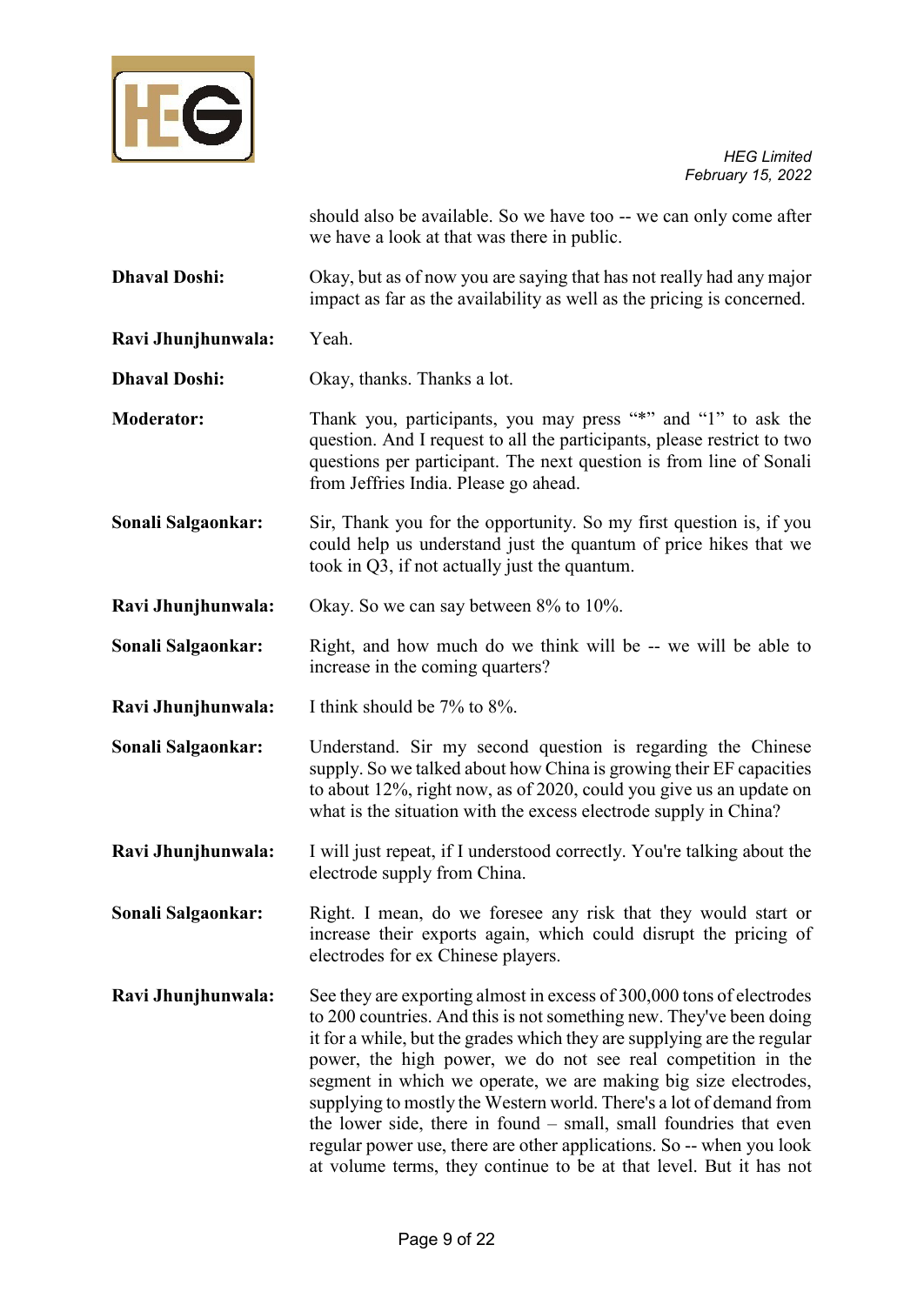

disturbed our market because it's -- they are working in a different space and we are working in a different space, there might be slight overlap, they will call USP, some where you will hear the succeeded some may not. But I think it's still a lot of time away when we – when lot of customers actually start banking on them by buying 30% to 40% of their requirement. So that is -- that we have not seen so far.

- **Sonali Salgaonkar:** I understand. Sir, lastly some bookkeeping questions in this quarter, our other non-operating income is notably lower year-on-year, and our depreciation and interest expense are higher year-on-year. So how do we look at it in the coming quarter.
- **Ravi Jhunjhunwala:** Yeah, I think Gulshan will answer this question.
- **Gulshan Kumar Sakhuja:** Yeah, if I talk about this quarter at the other income of INR 14.7 crore versus INR 25 crore. This is on account if you see three or four years back when the company had a bumper EBITDA margin, at that time the company had invested in a long-term funds, treasury funds at a rate of 8% plus. And all these Treasury funds have been matured in the start of the financial year. So this is one of the reasons which has led to that reduction of this other income. And second, as that with our expansion from 80K to 100K is funded through internal accruals, so we need the funds on regular basis. So that's why we are means placing our treasury and funds on a short-term basis rather than going for a long-term. So both these factors resulted into the reduction of that other income and going forward it would remain in the same range.
- **Sonali Salgaonkar:** Right. Sir and about depreciation and interest expenses it also on account of CapEx.
- **Gulshan Kumar Sakhuja:** I'm coming to finance cost first. There was some interest subvention scheme from the RBI, of  $3\%$  till  $30<sup>th</sup>$  September. There is no notification for further extension, and that was till 30th September. That's why if you see on quarter-on-quarter our interest cost has increased from that 1.15 cr to 4.17 cr. This is on account of withdrawal of subvention and there is no clarification from RBI, whether it will be further extended or not, that's why we have charged interest at a normal rate in our books of accounts. And the third part is of depreciation in this quarter means we have capitalized one of our furnace, that has led to the increase in depreciation.
- **Sonali Salgaonkar:** So these cost we should expect at similar levels going forward in the coming quarter.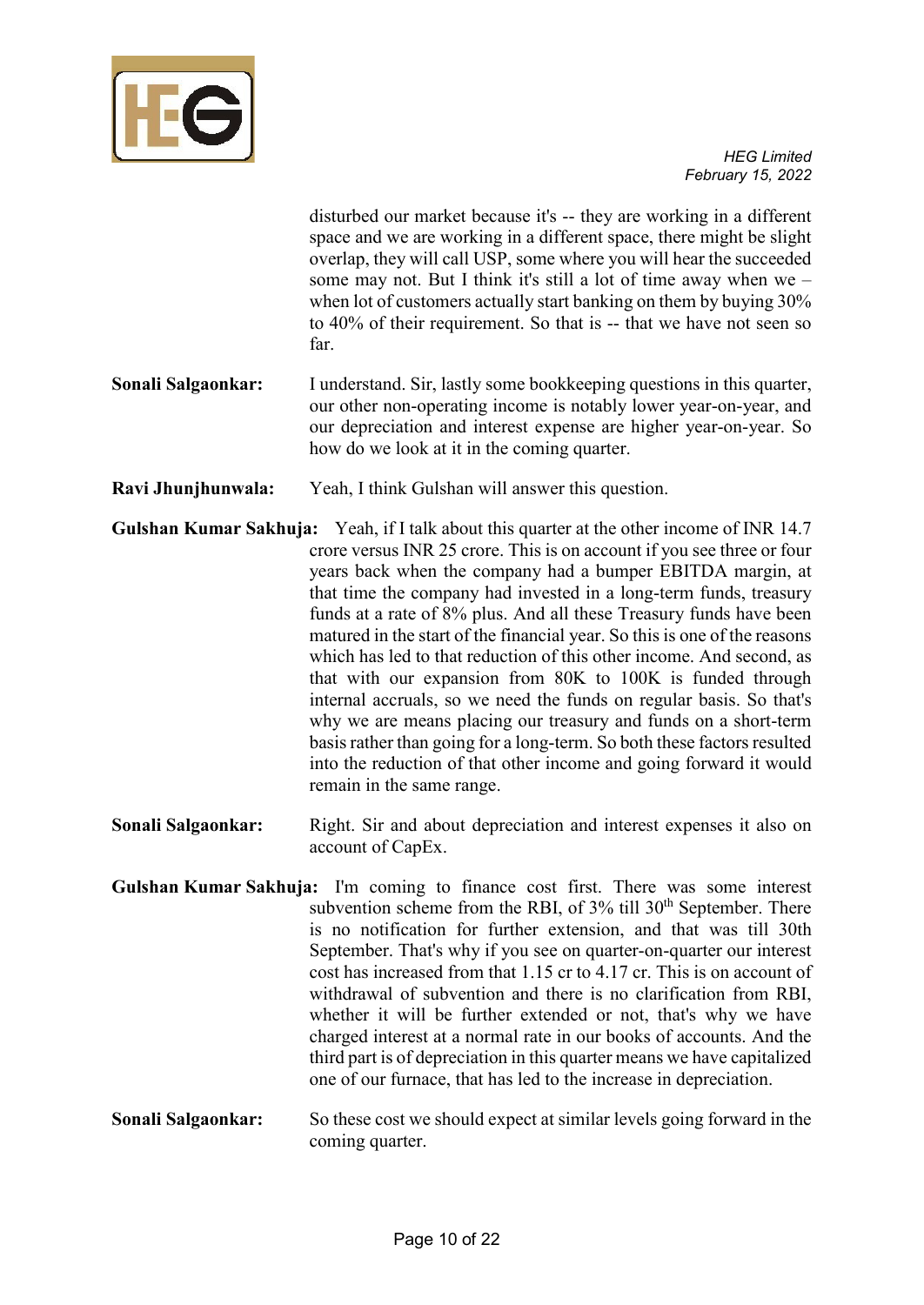

**Gulshan Kumar Sakhuja:** In case the notification comes about interests subvention, our interest costs would come down. In case if it does not, then it would be in same range depending upon the working capital requirement. And the depreciation more or less, it would remain same for the next financial year also. **Sonali Salgaonkar:** Understand, Sir, just last question of the CapEx. What is our total CapEx for this 20,000 metric tons and how much of that has been already spent? That's it for myself? **Gulshan Kumar Sakhuja:** Yeah, Manish Ji. **Manish Gulati:** Yeah. So total, I mean, out of this total spend until date is about INR 700 crores out of the INR 1200 crore we talked about till date. **Sonali Salgaonkar:** Got it sir. **Moderator:** Participants you may press star "\*" and "1" to ask the question. The next question is from the line of Veeral Gandhi from Ninety One. Please go ahead. **Veeral Gandhi:** Hi, yes. Question on page 12 of your presentation. And there is a minus INR 60 million crore change in inventory of finished goods work in progress and stocking trade for the quarter. INR 60.64 crore. Could you tell me what resulted in that? **Gulshan Kumar Sakhuja:** Yeah, if you see the cost of material consumed plus change in inventory that has led to the raw material consumption during the quarter. That's 274 minus 60. We have to see in that way. **Veeral Gandhi:** Okay. I see. Okay, brilliant. Thank you. And then the second what question was, so could see your share price has come under some pressure recently? Do you have any views on what's resulted in that move downwards in the share price from September last year? **Gulshan Kumar Sakhuja:** So, as far as share price is concerned we are not that concerned with how the market behaves, how the market perceives all such things. If you see the global concerns of Russia and Ukraine that is going on, is putting pressure on the markets as well. As far as the share price is concerned, we will not comment on that. It's an industry thought. **Veeral Gandhi:** Okay. Right, then the last question is, so you've built up quite a lot of net cash, given your share prices fallen, and would you be interested in doing supply back?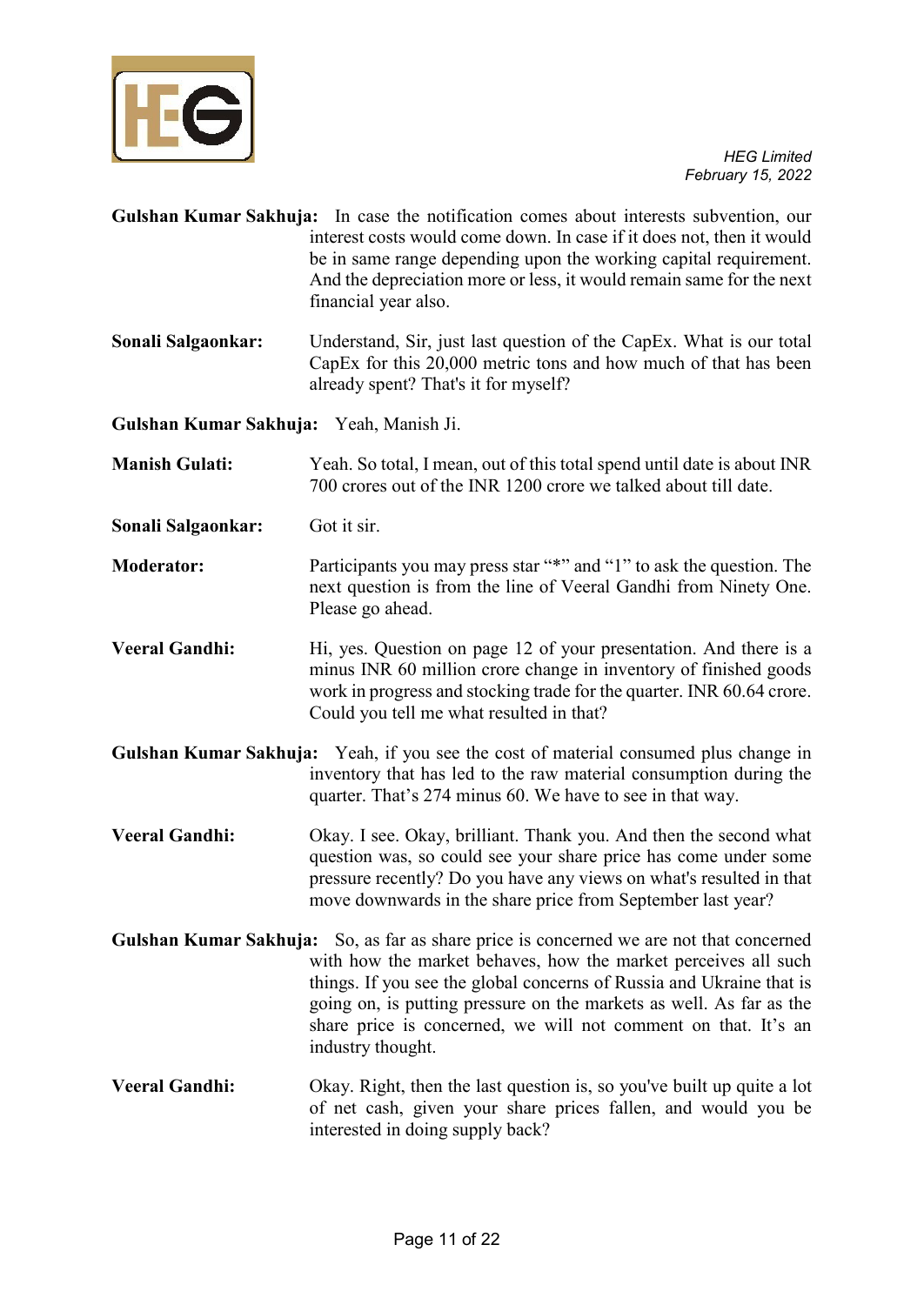

- **Gulshan Kumar Sakhuja:** Again, the questions is subject to that approval of the board and if you see the past history of our HEG, you'll see that our payout ratio always remains in the range of 30% to 35%. And we hope that we will continue with this pay out. Again, that can be subject to the approval of the Board.
- **Veeral Gandhi:** Okay, thank you.
- **Moderator:** Thank you. Participants you may press star "\*" and "1" to ask the question. The question the next question from the line of Dewang Sanghavi from ICICI Securities. Please go ahead.
- **Dewang Sanghavi:** Thank you for the opportunity and congratulations on good set of numbers. My first question is regarding the industry dynamics. Currently, around 25% of the steel produce is through the EF route. And with the upcoming capacities in US and Europe and China, again talking to go to 20%. Can we expect the same to go 30% to 32% in the next three, four years? Or do you perceive any headway in this regard?
- **Ravi Jhunjhunwala:** You see will have to lead to this question into two. I mean, it's very confusing to mix China and not mix China, because China until five years ago was producing only 6%. Whereas the rest of the world produce about 47% 48% through electrical arc. But because China produces more than 52% to 53% of the world steel, the total average comes down to 25% or 26%, as you correctly said. But given the given the path of decarbonisation that every country is pursuing, China announced their plan to go from 6% to 20%. It is it is huge, I mean three times more electric arc furnace production in a given period of 6,7,8 years, and they are on the path. But we let's segregate China for a minute because we are neither competing with China in India nor we are competing with China in our export markets, as Manish just explained, we are not exactly in the same segment of the market, we produce 60%, 70%, 80% of our production ultra-high power electrode, where China is not our competitor. So, it is easier to, it is easy to explain and discuss the world of steel without China which is the other part of the world minus China where electrica arc furnace for that part is increasing. As I just said, in US alone, there are there is 20 million tons of new electric Arc furnace capacities, which are already -- some of them are already on the ground constructions have begun and between now and 2025 they will add another 20 million tonnes. And in the last three months alone, Europe has followed and Europe has announced another 16 - 17 million tonnes. Their time period is slightly later, they will start conversion from '24- '25 onwards. So in total, if you see minus China, without China the world is adding another 35 million tons of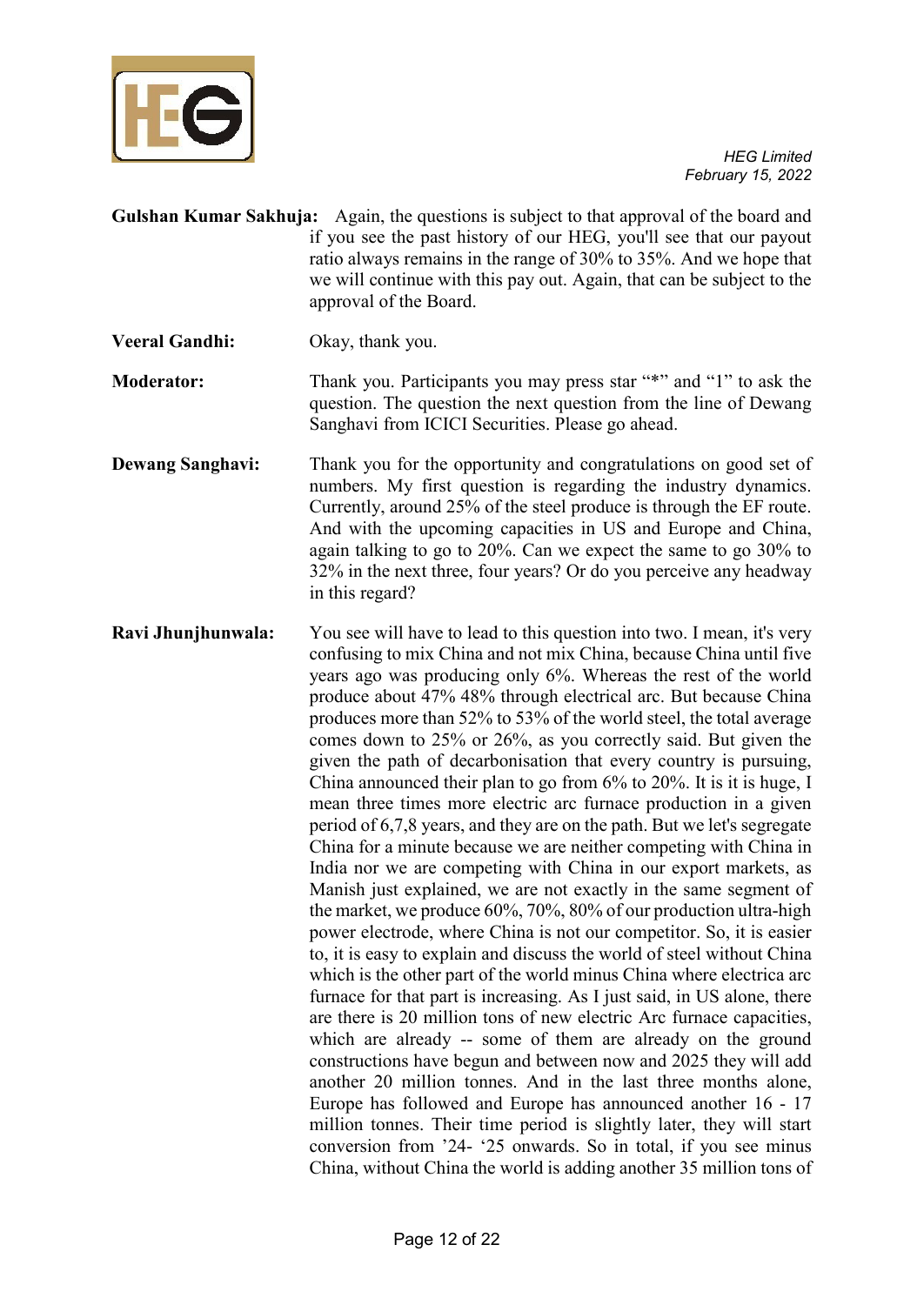

steel in the next five, seven years. And half of it is going to be ready in the next three years alone. And as the entire world graphite industry is already operating at more or less -- more or less the entire possible capacity utilization of 90% - 92% It's very difficult to go beyond 90% - 92% in our industry. So in that backdrop, every new demand which is coming, we all of us combined are barely able to meet the full demand of the existing customers in the world minus China. So every new capacity of electric arc furnace coming, adding any more demand for graphite electrodes, so we are preparing ourselves to meet that demand. And luckily we took this decision at a very opportune time, let's say about two weeks ago. And again luckily, somehow we were able to manage and our plan which was to complete the expansion and start by October - November is not really hampered. I mean we are probably delayed by maybe a month or two, but by end of this year or early next year, latest by November – December, January. So within this year, within the next 2022 – '23 financial year, we will be producing some additional quantity in the month of February - March from the expanded capacity, to meet this additional demand. And besides that, as I just said, we have made some technological improvements in our existing plant. So, between the part of the expansion being ready before March next year, and also 3,000 to 4,000 tonnes which we think we can produce, we have already started producing that proportionately in February and March. So, we will have at least 5,000 to 6,000 tons of additional electrodes to sell between now and next March and then from March - April onwards next year the additional 20,000 tonnes. So, we are very happy that our timing of decision that we took for expansion, we were worried about a year ago because of COVID. But, with all the new announcements of electric arc furnaces and additional demand coming up, the timing is now matching with the demand for electrodes next year onwards. So, we will be able to – we don't see any problem in selling whatever we are going to produce in the next two three years.

- **Dewang Sanghavi:** My second question is regarding the need capacity? How quickly we can get up to optimum at 80% to 90%?
- **Ravi Jhunjhunwala:** This is a very, very difficult question to answer despite a spite of 45-50 years of experience it's not a very, very -- it's not an easy question to answer even with huge amount of experience that this company has. I mean you may just run into some problem at some stage but hopefully given the experience and given that -- we are more or less repeating whatever we have – we have not gone for something which is very, very fancy. So, we have been handling all these expansions in the last 10 years. So we are more or less repeating exactly the same thing. So unless there is a major surprise in store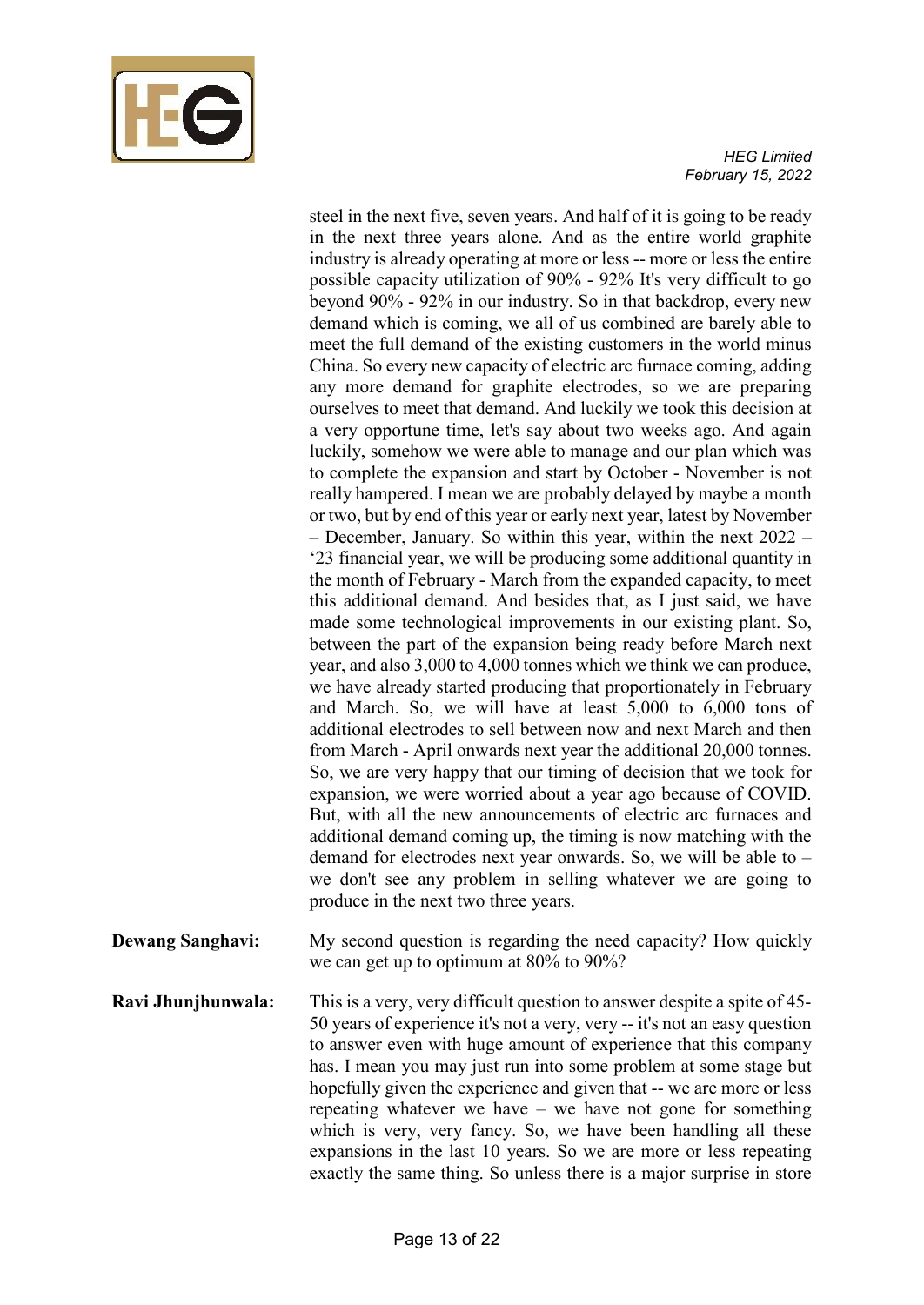

which we can't see today, we don't see much of a problem I mean don't pin me down on a number but -- I mean we should be -- it should be very easy to reach 70% 80% in the first six months itself.

**Dewang Sanghavi:** Right, that was helpful. My third question is regarding this one off in the power cost it was kind of an alluded in the opening comment. So what do we content for the same?

**Ravi Jhunjhunwala:** What would be what?

**Dewang Sanghavi:** There was a one off in the power cost for the quarter three results, I believe.

**Ravi Jhunjhunwala:** Yeah. Manish why don't you explain that.

**Manish Gulati:** That was an INR 14 Crore.

**Dewang Sanghavi:** Okay. INR 14 crore one off and do you expect something like that to come again or like…

**Manish Gulati:** No, it was an old matter some arrears with Discom which were reconciled. So it's not -- anything which will reoccur?

**Dewang Sanghavi:** So it is not recurring nature, that's my basic question.

**Ravi Jhunjhunwala:** No, it is not recurring. There was a dispute between us and the SCB. We didn't think that it was the right thing for them to debate. But then at the end of the day, you don't want to fight electricity board.

**Dewang Sanghavi:** Absolutely. Thank you, sir and all the best.

**Moderator:** Thank you. I request all the participants, please restrict to two questions per participant. Participants you may press star "\*" and "1" to ask the question. The next question is online of Rajesh Majumdar from B&K Securities. Please go ahead.

**Rajesh Majumdar:** Yeah, good afternoon sir and thanks for taking my question. So my first question is on the export composition. Consider differential energy prices across the globe. Are we seeing differential export rates in the US, EU and Japan? I think they are the three largest countries. And are you seeing a different export competition country wise, over the last two quarters and the relation thereof.

**Ravi Jhunjhunwala:** I don't think there is any major difference between country A or country B. It's a very, very international product. And most of our competitors have production facilities in U.S. and Europe. So maybe there could be one off small countries where you can ask for higher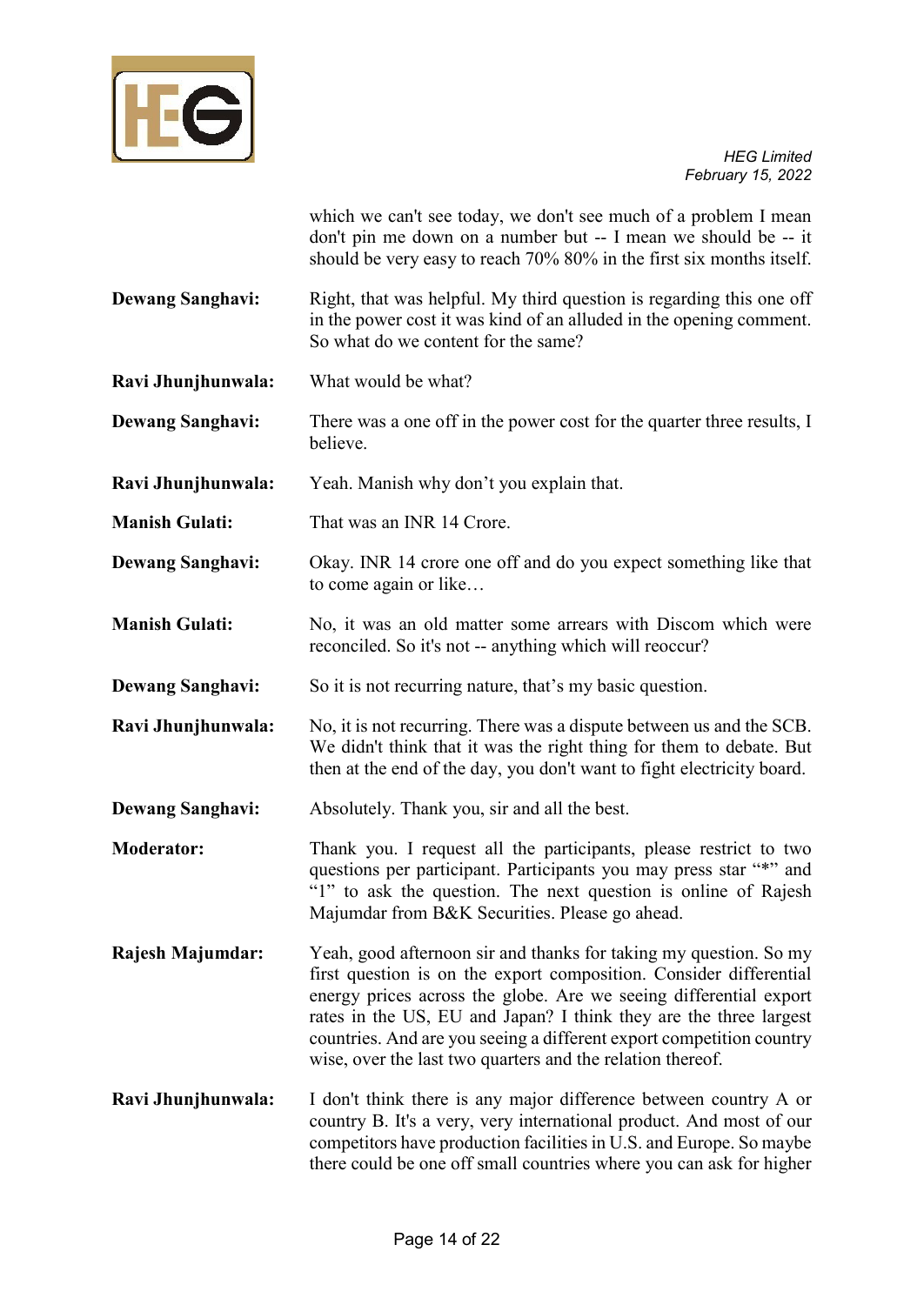

price, but we haven't seen much of a differential pricing between Country A and Country B.

**Rajesh Majumdar:** Is it possible to break down the export composition, I'm not asking exactly country but region wise, broadly, North America, Europe, Japan at least, like that.

# **Ravi Jhunjhunwala:** Manish.

**Manish Gulati:** See, I would like to put it this way that if you put let's say take U.S. and Europe on one side, take Southeast Asia on another side Middle east on other side. I would say it's not more than 5% difference, not more than that. And timing of order conclusion is also important. Suppose if we have picked an order this last for three months and meaning, and in the middle the price are increasing and order which is concluded, in the third month goes very well exported that very month. So we'll see some variations, but across markets, this is a global marketplace. It's not, I mean, with this, even with this freight we have today you can virtually reach any country with your product. So it doesn't vary much provided you're established player in that market, all things remaining equal. Suppose we have a special trial price, maybe we want to get into some customer, we may offer some incentive, just to give us an opportunity. Other than that, the pricing is stable, all things remain equal. Our pricing doesn't change from market to market.

- **Ravi Jhunjhunwala:** But generally speaking, if you really, really pin me down to one country, probably America is the first one to increase the price. So that has been more or less a trend. And then rest of the country follows, the rest of the world follows.
- **Rajesh Majumdar:** And what is our export share to the US right now? Has it changed meaningfully over the last two, three quarters or one year?
- **Ravi Jhunjhunwala:** Yeah, I mean, we have our export share in America keeps growing and keeps growing rapidly. Our exports have practically doubled in the last 12 months. We are focusing on America for a very long time, only for the simple reason that while you know, the rest of the world minus China produces about 47% - 48% of steel through electric arc furnace. In America, this number is about 70%. So America being the third largest country or fourth largest country for steel production, 70% of that steel is produced through electric arc furnace. So this is, by far the single largest consumer of electrode as a country. So we have been focusing on America for a very long time. So our -- we did a lot of trials in the last two years in new customers, keeping our expansion in mind. And most of our -- 90%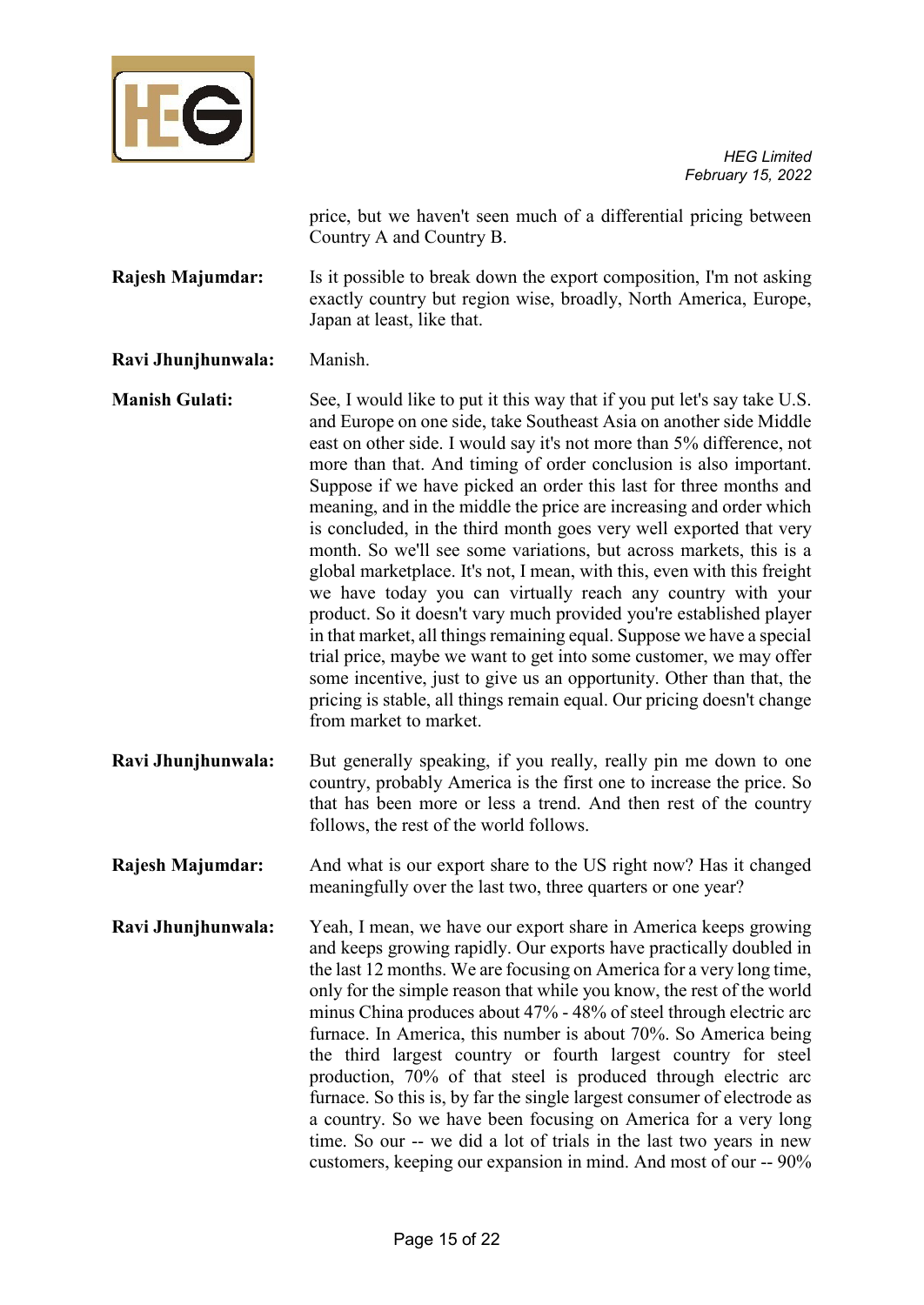

of our trials were very, very successful. So on the back of that, our exports have actually doubled in America in the last 12 months. And they are again going up by at least 40% to 50% this year, if not double but at least 50% more than last year.

**Rajesh Majumdar:** And what is that out of our total exports share? Is it possible to quantify them?

**Ravi Jhunjhunwala:** in America?

**Rajesh Majumdar:** Yes.

**Ravi Jhunjhunwala:** America would be what, Manish at least 12%-15%.

**Manish Gulati:** Our export 10% to 20%, I would say,

- **Ravi Jhunjhunwala:** Yeah, I was saying 12% to 15%. So that will be the single largest export.
- **Rajesh Majumdar:** And after the expansion in US?
- **Moderator:** Apologies to interrupt you Sir, I will request you to come back in the question queue for a follow up.
- **Anand Padmanabhan:**, No, even after expansion, they will still remain the largest because that's the one country where the biggest expansions of electrical arc furnaces are happening.
- **Moderator:** Thank you, Sir we move on to the next participant. The next question is from the line of Hemant Kumar, Individual Investor, please go ahead.
- **Hemant Kumar:** Hi, thanks for the opportunity. I just want to know like ED business is picking up, I think it's a year back we discussed that the consultant was working on getting the new business and anode is like kind of 60% of the lithium battery and that is the business we were planning to look into it and do the right investment or sticking into the market. So what -- any plan on that.
- **Anand Padmanabhan:** Manish?

**Manish Gulati:** See it is -- Hemant being a carbon and graphics company. And these being kind of related products. We just keep looking at it. But at this time as we speak. There is no plan as such, maybe it's in the future we will certainly let you know. But it's a completely different process compared to graphite electrodes. Yes, it is carbon, definitely. But the whole processing and the whole value chain is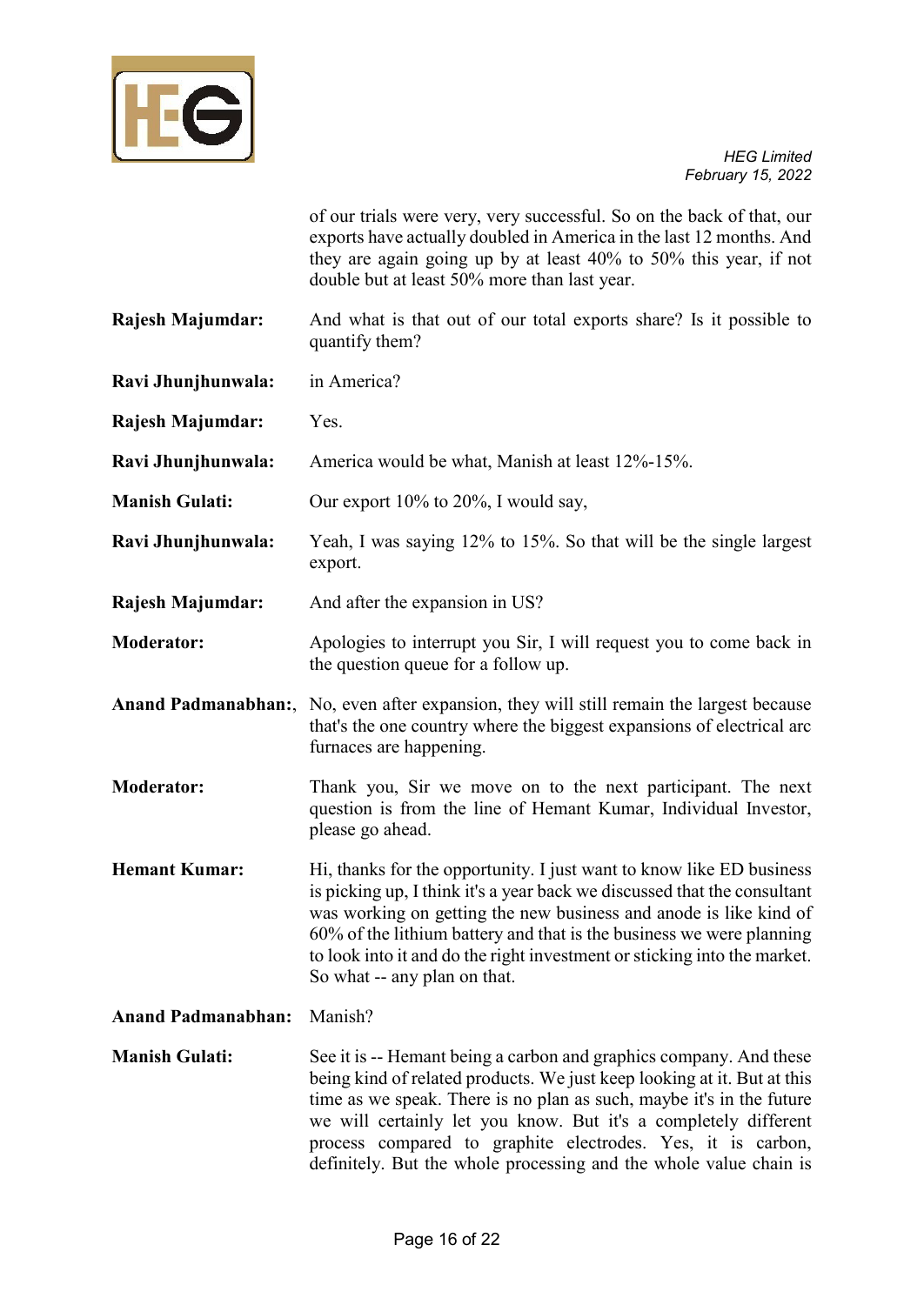

completely different than graphite electrodes. Of course, EVs are - they're going to grow very fast. And from time to time we consider this field. We look at it, but right now there's no plan on the table.

- **Hemant Kumar:** Okay. Yeah, I mean, that's the main, because scrappage policy is also been approved from the government and then we saw like, - what I understood from the last call was like it's just a minor tweak. So the anodes will be produced from the waster product from your, whatever the manufacturer currently is happening. And with the new facilities, you're going to have the more capabilities to respond.
- **Ravi Jhunjhunwala:** Yeah, you remember correctly, there was a time when we thought that if there's anything can be done out of the existing plan, but then having gone into a lot of detail, it emerges that if you really want to make a cutting edge anode, the processing should be different right from the very beginning.
- **Hemant Kumar:** Okay, but because a lot of new brands are coming up in India, planning to invest in India with ease. There was no like, request for artificial electrode or it's always go for the natural electrodes and anode.
- **Ravi Jhunjhunwala:** You're talking about the different materials, which can be used to make an anode, of course, it started from natural graphite, then of course, natural graphite is limited to mine the product, then it came to artificial graphite, then people thought artificial fit is also not easy to obtain, then even Mizo phase pitch, the Coulter base pitch people came in. So, the EV people are trying a lot of materials, they have substitutes, depending on the right price and the right quality parameters they can obtain. So, they have an option of two to three different types of materials.
- **Hemant Kumar:** But there is no as such demand for you guys to like look at CDS, level and take opportunity, and start booming.
- **Ravi Jhunjhunwala:** Not from the electrode plant. I mean, we cannot diversify into anything else. I mean, it's a dedicated graphite electrode plant, but you're absolutely right. I mean, it is something of the future. And as Manish explained and as we spoke about in the last call, we are looking at a couple of such opportunities. I mean, it's not the opportune time to talk about it yet. Nothing is ready. Nothing is ready to it -- nothing is cooked up, let's say. But there are lots of things which we are looking at. And it's a matter of time that we will take some decision and let you know.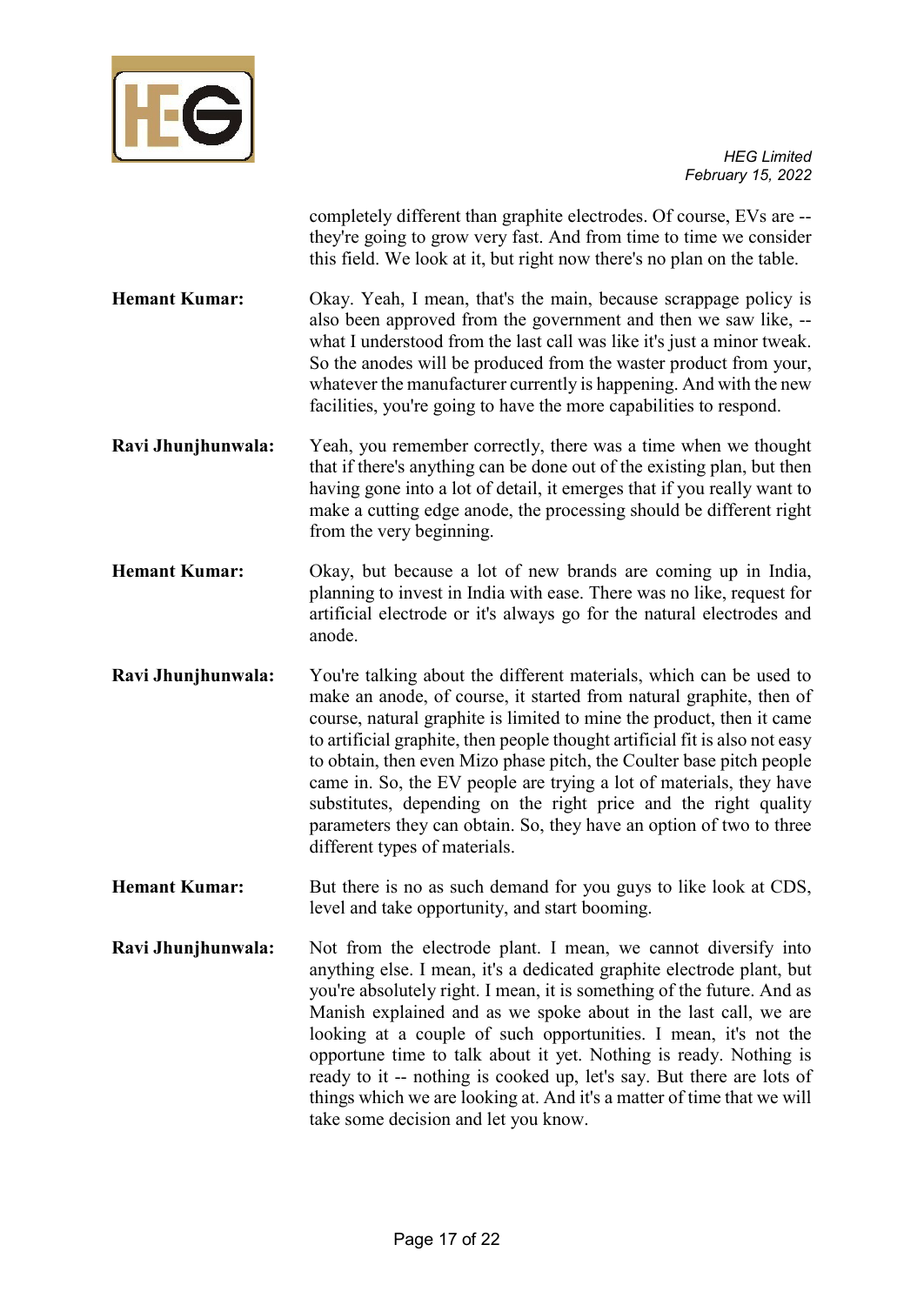

| <b>Hemant Kumar:</b>    | Okay. Because it's been two years and you said like, there is a<br>professional consultant is working on and looking at opportunities,<br>right. So that's why I was thinking.                                                                                                                                                                                                                                                                                                                                                                                                                                                                                                                                                                                               |
|-------------------------|------------------------------------------------------------------------------------------------------------------------------------------------------------------------------------------------------------------------------------------------------------------------------------------------------------------------------------------------------------------------------------------------------------------------------------------------------------------------------------------------------------------------------------------------------------------------------------------------------------------------------------------------------------------------------------------------------------------------------------------------------------------------------|
| Ravi Jhunjhunwala:      | It will come, it will come, let me assure you. Give us a some more<br>time now.                                                                                                                                                                                                                                                                                                                                                                                                                                                                                                                                                                                                                                                                                              |
| <b>Hemant Kumar:</b>    | Okay. Thank you. Thank you.                                                                                                                                                                                                                                                                                                                                                                                                                                                                                                                                                                                                                                                                                                                                                  |
| <b>Moderator:</b>       | Thank you, Participants you may press star "*" and "1" to ask the<br>question. The next question is from the line of Rajesh Majumdar<br>from B&K Securities India. Please go ahead.                                                                                                                                                                                                                                                                                                                                                                                                                                                                                                                                                                                          |
| <b>Rajesh Majumdar:</b> | Thanks for the opportunity again. My second question was actually<br>on the expansion we have on the JV space. And I understand there's<br>going to be some a different material than we needle coke. So it                                                                                                                                                                                                                                                                                                                                                                                                                                                                                                                                                                  |
| Ravi Jhunjhunwala:      | It will not be different. It will -- it's the same graphite electrode.                                                                                                                                                                                                                                                                                                                                                                                                                                                                                                                                                                                                                                                                                                       |
| <b>Rajesh Majumdar:</b> | It's needle coke based only. So given the fact that needle coke<br>supplies are not increasing globally, do you foresee any issues in the<br>RM side, in terms of the new plant?                                                                                                                                                                                                                                                                                                                                                                                                                                                                                                                                                                                             |
| Ravi Jhunjhunwala:      | No, it will not be easy. I mean, let me say. I mean, there's no yes or<br>no answer to this. I mean, we are pretty sure that we'll be able to<br>manage to get this additional tonnage. It's not going to be easy.<br>Nothing is easy, but I don't think we should be worried about not<br>being able to run the plant at full capacity because of that. We will<br>be able to manage, I mean, we have been buying needle coke from<br>five, six different sources for last 40 - 45 years. Obviously, before<br>we jumped into this discard -- jumped into this expansion. I mean,<br>we've gone met them where we've told them our requirements and<br>everything. So it's a matter of just 20,000 tonnes in ocean of more<br>than half a million tonnes that they produce. |
| Rajesh Majumdar:        | In the long run, this is going to be a limiting factor for the industry<br>to grow beyond the point is that correct, in terms of the GE industry,<br>the availability of RM. So to that extent, our future plan, I'm not<br>talking about the short term, so beyond say four or five years when<br>our capacity is utilized fully. We'll have to think of some of the<br>revenue stream because this this growth is likely to get saturated<br>given the issue on the RM side.                                                                                                                                                                                                                                                                                               |
| Ravi Jhunjhunwala:      | Yeah, you may you may be right. I mean, if somebody was to invest<br>in Greenfield, 50K, 60K, 70K tons of capacity, that will be a<br>constraint. I mean, today, you cannot say so easily that I'm going to<br>spend X and when you're talking about 50K 60K Tons of new                                                                                                                                                                                                                                                                                                                                                                                                                                                                                                     |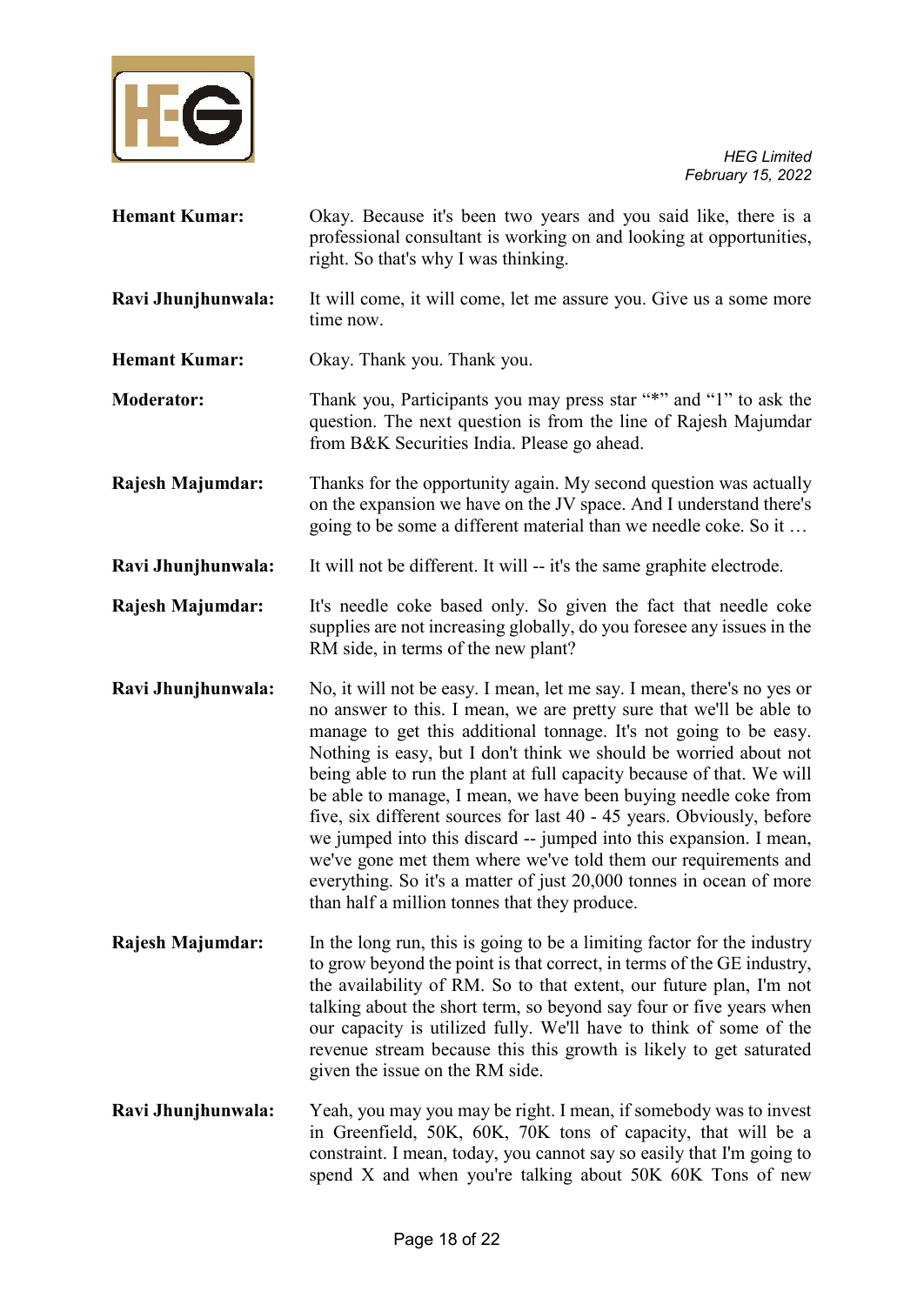

Greenfield plant you're not talking have millions of dollar you're talking of billions of dollars of investment. So at that stage, yes, I mean, it will be it will be an issue. So that is one of the reason why you're not seeing many, we're not seeing many people talking about putting up a new plant or going for a very large expansion. And again, I mean, given the experience of electrode building capacities that we have any new free new Greenfield expansion -- any new Greenfield plant, a new plant will take minimum of four to five years to build. So when you are dealing in a space of steel industry where the fortunes can change very fast, it's not easy for any newcomer or even an existing player to talk about investing billions of dollars in a field where you're taking a view of for 4 years plus.

**Rajesh Majumdar:** Yeah, yeah. Okay. Thank you. Thanks for taking my question.

**Moderator:** Thank you very much. The next question is from line of Siddarth Mohta from Principal India Mutual Fund. Please go ahead. Siddarth we are unable to hear you, may I request you to unmute your line for your side and go ahead with the question please.

- Siddarth Mohta: Hello, now its better?
- **Moderator:** Yes, thank you.
- **Siddarth Mohta:** Yeah. Good afternoon to you, this upcoming 20,000 Metric ton being a brown field unit which will have this latest plant and machinery and all the latest equipment. So what impact it can have on the manufacturing costs, and only roughly on frames on the EBITDA margin on this.
- **Ravi Jhunjhunwala:** Manish will you answer?
- **Manish Gulati:** See first of all, it's not like a brownfield plant. it's almost a greenfield plant, every shop, every process is different, we are going to be making nipples from that. So the main plant is dedicated towards electrodes, of course, it will increase our depreciation costs, but being at the same place is going to actually cause a reduction in our overhead. Because we are a 100,000 ton plant at a single location. So that way, we'll economize on the overhead costs, they will come down.
- **Siddarth Mohta:** Okay, And Sir I know it's a bit early, but it is possible to quantify the reduction in that overhead cost and what impact it can have on the margin. Any rough is also okay sir?

**Manish Gulati:** See with 80 you are mixing 20 into that, so whatever expenses, will be divided in that proportion, of course, there'll be certain increase,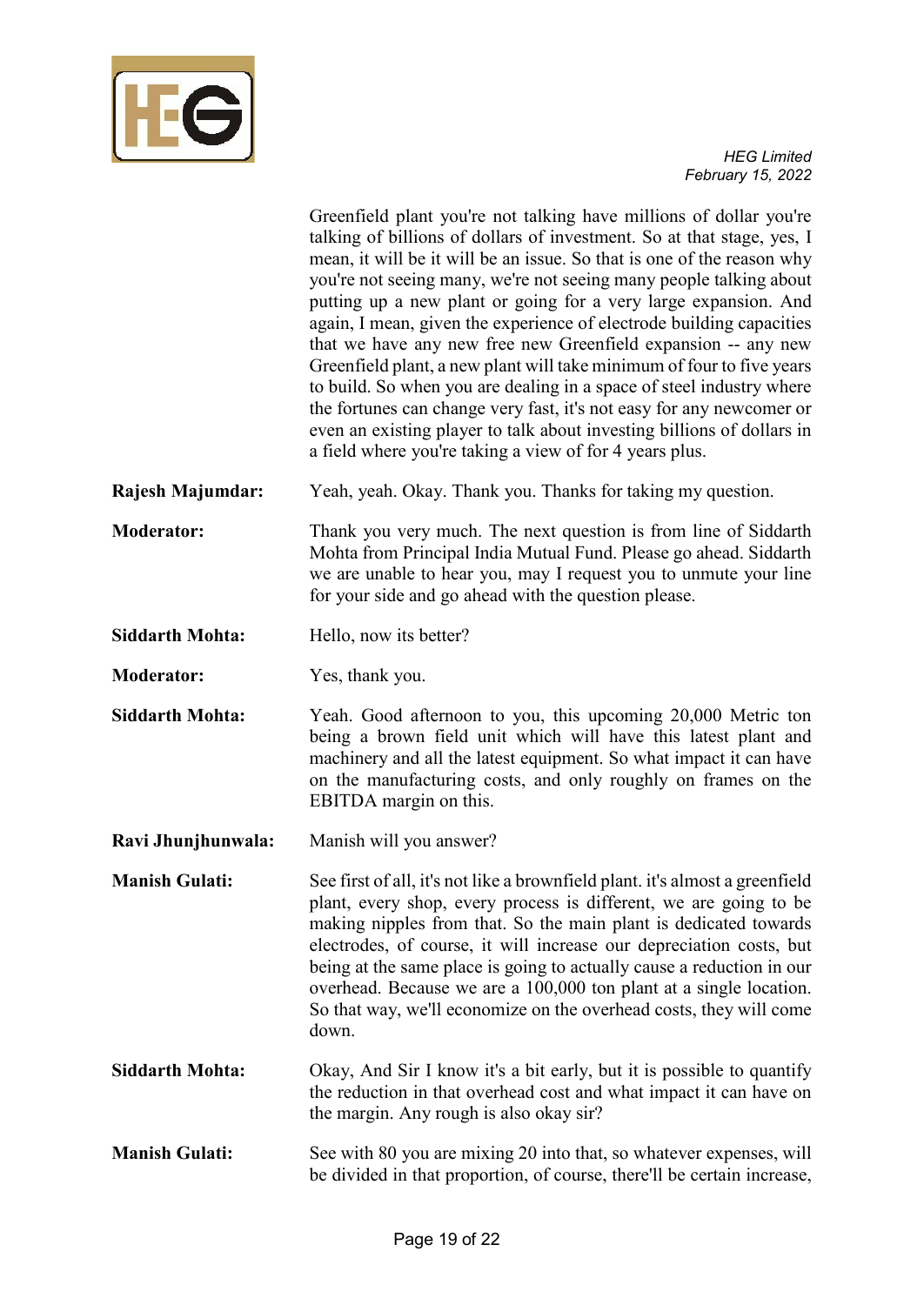

because we will still need 100 more people to run that plant. But all the other overheads will get amortized over a larger tonnage, which is, let's say, 25% of what we are today.

- **Siddarth Mohta:** And overhead cost would be what percentage of our revenue or of our cost roughly?
- **Manish Gulati:** Gulshan and what exactly is that overhead on our revenue.
- **Gulshan Kumar Sakhuja:** Sir, it's clear, if you go to the detailed balance sheet, you can go through and easily calculate that our percentage or fixed cost overhead cost or overhead cost to our sales revenue.
- **Siddarth Mohta:** How much 10% to 12%?
- **Gulshan Kumar Sakhuja:** You can calculate easily from the detailed balance sheet, how much overhead costs is proportion to that sales revenue.
- **Siddarth Mohta:** Okay. Sir and best wishes for upcoming quarters.
- **Moderator:** Thank you, ladies and gentlemen, we'll take the last question from the line of Raghav. Please go ahead. Raghav can you hear us.
- **Raghav Hans:** Yeah, I can hear you. Can you guys hear me?
- **Ravi Jhunjhunwala:** Yes, we can hear you.
- **Raghav Hans:** Thank you for the opportunity, sir, just wanted to ask that you said that the Chinese electrodes which will be exported. So they are not really competitive with us, I just wanted to and whether, the technology for them could be upgraded in a manner in which they become competitive with us in the future in the ultra-high throughput space. Or, you know, from that, that's sort of thing. I want to understand that.
- **Ravi Jhunjhunwala:** No, by saying that they are not competitive, it is not in competitive or non-competitive in terms of cost it is -- we're talking about the quality. So because they don't have the technology, they are not able to produce, let's say the ultra-high power electrodes, which can be acceptable to an American customer or a European customer, about 80% of the total demand of electrodes in the world is for the UHP. And that is that 80% where Chinese are not able to meet the customer's needs.
- **Raghav Hans:** Okay.
- **Ravi Jhunjhunwala:** It's a technological issue.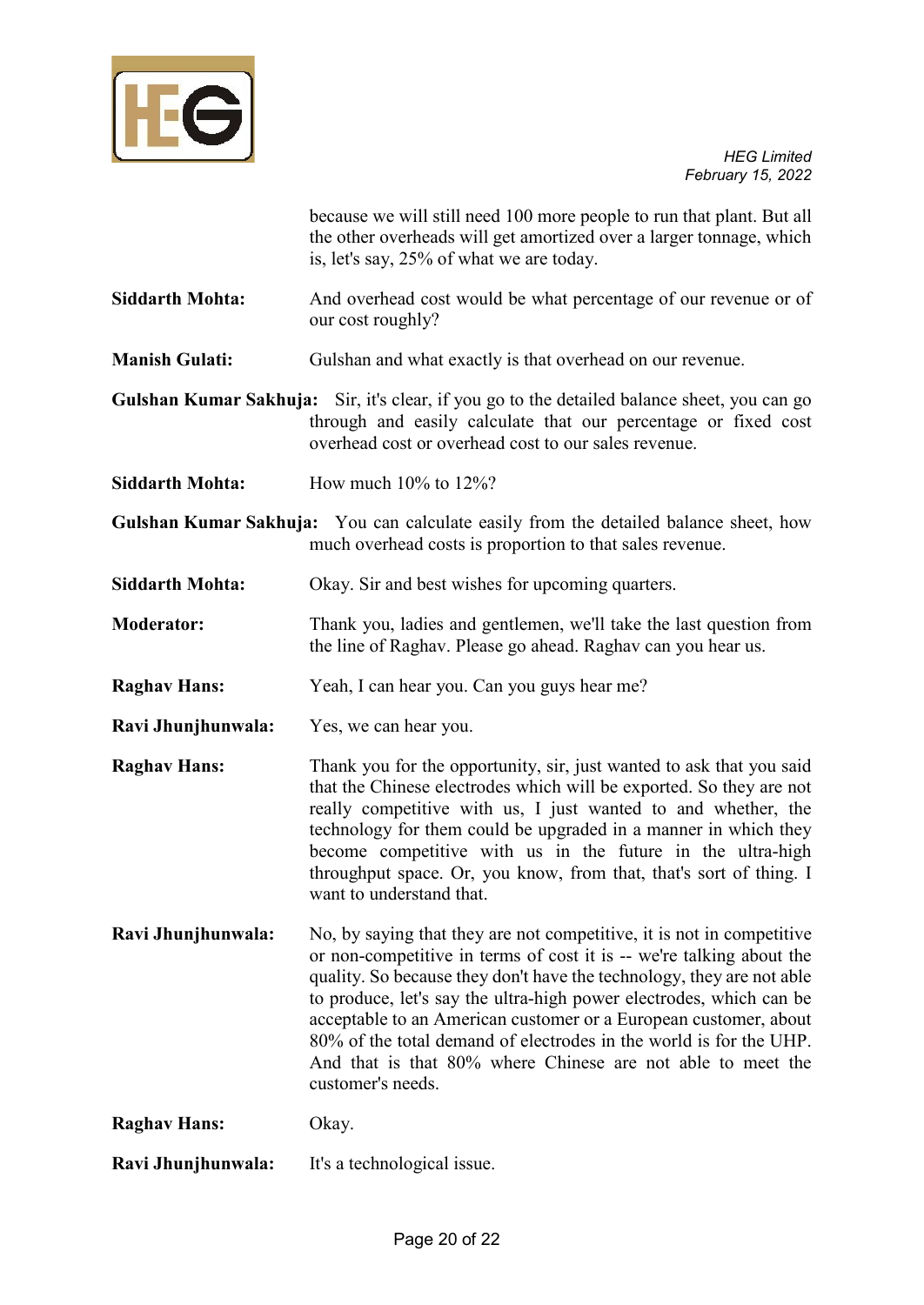

**Raghav Hans:** So there is no way that they could upgrade their technology somehow because sorry, I'm new to this industry. So. **Ravi Jhunjhunwala:** No, I mean, of course, if you keep trying, you will succeed one day, but you need a formal partner with 20, 30, 40 years of experience to back you up and give you the right advice. Right people, training, right equipments. It's not very easy. I mean, just because you said you are a new person. So let me just tell you, the easiest electrode that we produce takes about six to eight weeks to produce and the most difficult product that we produce takes as long as five months to produce and in these two months to five months. **Moderator:** Participants please stay connected, like for Mr. Jhunjhunwala dropped. Ladies and gentlemen, thank you for your patience, we have line from Mr. Jhunjhunwala reconnected, Sr you may go ahead. Ravi, Sir can you hear us? **Ravi Jhunjhunwala:** Yeah, I can. I thought the person who was asking the last question was Raghav.

**Raghav Hans:** Yes, basically you explained that 5 months it takes to.

**Ravi Jhunjhunwala:** Because you said you're new to this industry. Explain the technology part, the easiest product takes about two months to produce. And the longest product most difficult product takes about five months to produce. So between these two months and five months, there are five very different processes through which these electrodes pass through. So if you are handling a product, where it takes two months, or five months and five distinctly different processes, and by this distinctly different processes, I mean from one shop to second shop to third shop, to fourth to fifth. And there is no relation between one and two and two and three and three and five, these are very, very different processes. So if you're handling a product for as long as two to five months, there are there are various kinds of complexity. There are different technologies every day that you have to go through. So unless you have a solid company behind you as a technology partner, it's a trial and error otherwise, so that's where the Chinese are lagging. So they don't have a credible graphite company behind them.

**Raghav Hans:** Understood that was very helpful. Thank you.

**Moderator:** Thank you very much. And I'll hand the conference to Mr. Manish Gulati for closing comments.

**Manish Gulati:** Yeah, first of all, thank you so much for your time and attending our conference call. I would like to summarize it in this way that we